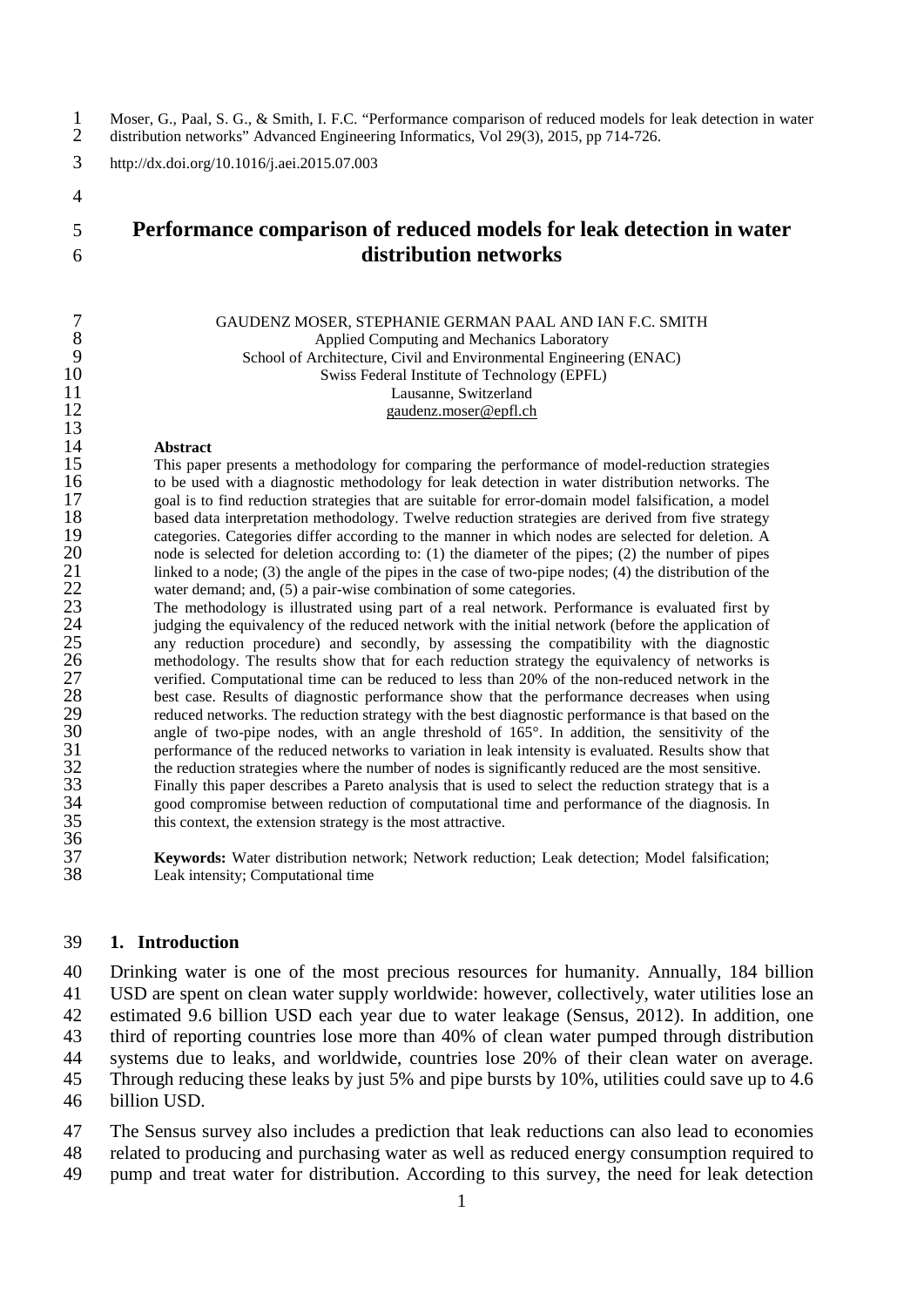services has been recognized by most global water utilities. However, only 40% of utilities reported having leak detection services. At this time, most utilities react to leakage on an ad- hoc basis, responding to obvious leaks and bursts and repairing infrastructure as required. Therefore, there is a need for more rational and systematic strategies for managing this infrastructure. This leads to requirements for efficient monitoring of water-supply networks. Advanced sensor-based diagnostic methodologies have the potential to provide enhanced management support.

 Several studies have involved leak detection in fresh-water supply networks. Hope [\(1892\)](#page-22-0) studied water losses in public supplies. Babbitt et al. [\(1920\)](#page-21-0) described examples of leak- detection methods such as visual observation and sounding through the soil with a steel rod. Other more advanced techniques, including water-hammer techniques and acoustic measurements were also examined nearly one hundred years ago.

 There are both direct and indirect leak detection techniques. Various direct techniques were developed such as leak-noise correlation [\(Grunwell and Ratcliffe, 1981,](#page-22-1) [Gao et al., 2006,](#page-21-1) [Gao](#page-21-2)  [et al., 2009\)](#page-21-2), pig-mounted acoustic sensing [\(Mergelas and Henrich, 2005\)](#page-22-2), and ground penetrating radar [\(Demirci et al., 2012\)](#page-21-3). Although these techniques are considered the most accurate for leak detection, they are not appropriate for monitoring large networks due to their high cost. These methods complement other methods by precisely locating leaks in network segments that have already been identified.

 There are several categories of indirect leak detection techniques. Two common methods are water balance [\(Lambert and Hirner, 2000\)](#page-22-3) and night flow measurement at district metered areas (DMA) [\(Morrison, 2004\)](#page-22-4). The principle of water balance is to audit the network in order to force equality between water placed into the distribution system and water taken out. In the night flow DMA method, the network is separated into areas and the water that comes in and out is metered. Water loss is estimated by taking these measurements when the demand is minimal, at night.

 Another category is the transient-based techniques which use pressure measurement. These techniques use measured transient signals to detect leaks. Colombo et al. [\(2009\)](#page-21-4) completed a review of transient-based leak detection methods and sorted them into three types: inverse- transient analysis [\(Vítkovský et al., 2000,](#page-24-1) [2007\)](#page-24-2), frequency-domain techniques and direct transient analysis [\(Whittle et al., 2010,](#page-24-3) [Whittle et al., 2013,](#page-24-4) [Srirangarajan et al., 2010\)](#page-24-5). Uncertainties associated with these systems affect the accuracy of results. Many techniques within this category are primarily used on single, underground pipelines [\(Puust et al., 2010\)](#page-23-0). Most are currently not available to be used on complex water distribution networks. An exception is the study presented by Whittle et al. [\(2013\)](#page-24-4). However, in this case, slow leak development requires other detection methods.

 Other techniques are based on comparisons of measurements with predictions obtained from hydraulic models. This challenge is often formulated as an optimization task. The goal is to minimize the differences between the measurements taken on the network and predicted values from flow models. Such techniques are often based on minimization of least-squares (Pudar and [Liggett, 1992,](#page-23-1) [Andersen and Powell, 2000\)](#page-21-5). Mounce et al. [\(2009,](#page-22-5) [2011\)](#page-22-6) developed a methodology using machine learning and fuzzy inference. Another methodology is Bayesian inference. Poulakis et al. [\(2003\)](#page-23-2) have proposed a Bayesian system-identification methodology for leakage detection. Other studies were presented by Rougier [\(2005\)](#page-24-6), Puust et al. [\(2006\)](#page-23-3) and Barandouzi et al. [\(2012\)](#page-21-6). Romano et al. [\(2012,](#page-23-4) [2013,](#page-23-5) [2014\)](#page-23-6) used Bayesian inference in a pipe burst detection framework. The applicability of these methodologies to real networks may be limited under certain circumstances. Hypotheses made when using either traditional residual minimization or Bayesian inference techniques are usually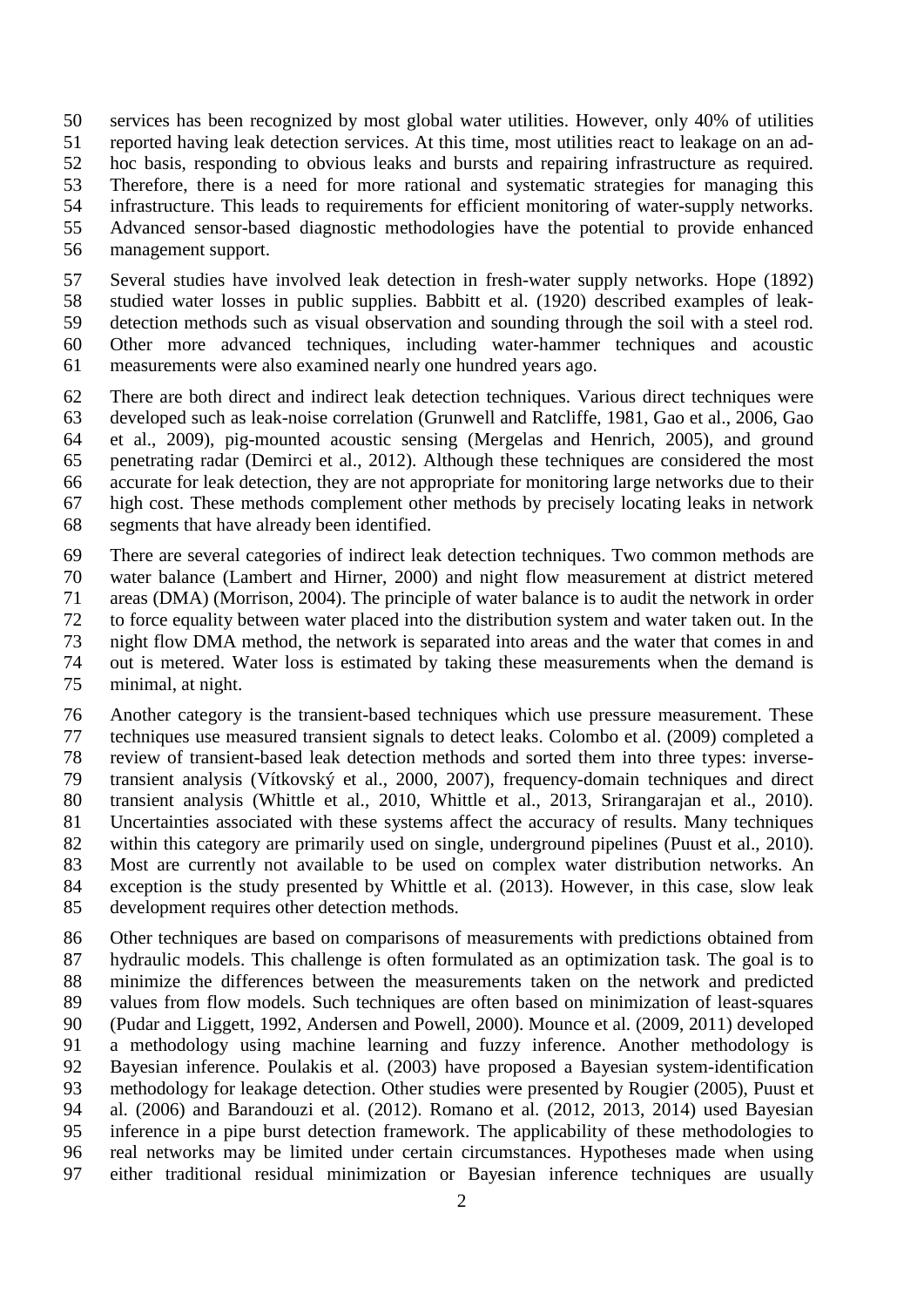impossible to meet due to systematic modelling errors and the unknown values of correlations that are induced [\(Goulet and Smith, 2013b\)](#page-22-7).

Due to the size and the complexity of water distribution networks in cities, it is advantageous

 to include network reduction techniques in diagnostic methodologies. The principle of reducing a network to a simpler equivalent network is common in electrical engineering. Analogies between electrical and hydraulic networks were used to develop an algorithm to

simplify water-distribution networks [\(Ulanicki et al., 1996,](#page-24-7) [Martinez Alzamora et al., 2014\)](#page-22-8).

 As has been done for electrical networks by Balabanian and Bickart [\(1969\)](#page-21-7), the theory of linear graphs has been used to build mathematical models of water networks. The principle of the methodology is to linearize the non-linear system and then apply Gaussian elimination to perform the reduction [\(Hämmerlin and Hoffmann, 1991\)](#page-22-9). The last step involves transforming the linear reduced system to retrieve non-linearity. In this way, the reduced equivalent system preserves the hydraulic behavior and the non-linearity of the initial system.

The reduction algorithm developed by Ulanicki has been used by several researchers, each

- varying according to the strategy that was used to choose which nodes and pipes to eliminate.
- Preis et al. [\(2009,](#page-23-7) [2011\)](#page-23-8) used the algorithm to estimate hydraulic state in urban water
- networks by deleting pipes under a given diameter. The reduction algorithm has also been

used for water quality analysis [\(Perelman et al., 2008,](#page-23-9) [Perelman and Ostfeld, 2008,](#page-23-10) [Perelman](#page-23-11) 

- [and Ostfeld, 2011\)](#page-23-11). A graph-search algorithm reduced networks by eliminating the nodes in such a way that the reduced network maintains water quality properties.
- Currently, studies have described only one reduction strategy at a time. Comparisons among reduction strategies have yet to be completed. In addition, the gain in computational time when using a reduced model has not been quantified except in the paper from Preis et al. [\(2011\)](#page-23-8) (again, for one strategy). Moreover, Ulanicki's reduction techniques have not been
- combined with a data-interpretation technique to develop a leak detection methodology.
- The task of finding a good compromise between two or more goals involves multi-criteria
- decision making. A simple way of solving this challenge is to first find a set of Pareto-optimal solutions [\(Pareto, 1896\)](#page-23-12) and then perform further analysis on a smaller set of solutions. This
- type of multi-criteria decision making is used in many researches. Nouiri [\(2014\)](#page-22-10) developed a
- tool to optimize water resource management using the Pareto optimality concept. Mala-
- Jetmarova et al. [\(2014\)](#page-22-11) studied the trade-offs between water quality and pumping cost
- objectives. No study was found that used Pareto optimization for selecting network-reduction
- strategies.
- Model falsification for leak detection was developed initially by Robert-Nicoud et al [\(2005\)](#page-23-13).
- A model-based system-identification method originally proposed for structures was applied to
- leak detection in hydraulic networks. In a subsequent study, Goulet and Smith [\(2013a\)](#page-22-12)
- developed a model falsification method for infrastructure diagnosis. The methodology, called
- error-domain model falsification, was developed principally for bridge diagnosis. Using this methodology, a preliminary study has been carried out on leak detection [\(Goulet et al., 2013\)](#page-22-13).
- A follow-on study using error-domain falsification has been performed by Moser and Smith
- [\(2013\)](#page-22-14). None of these studies involve network reduction.
- This paper describes a methodology for evaluating network reduction strategies. The goal is to choose the strategy which is most compatible with the error-domain model falsification framework. Twelve network reduction strategies for water-network management are compared using part of the water supply network in Lausanne, Switzerland for illustration. The reduced network is then used with a model falsification methodology for detecting leaks. Gains in computation time are quantified and compared. In addition, the effect of the leak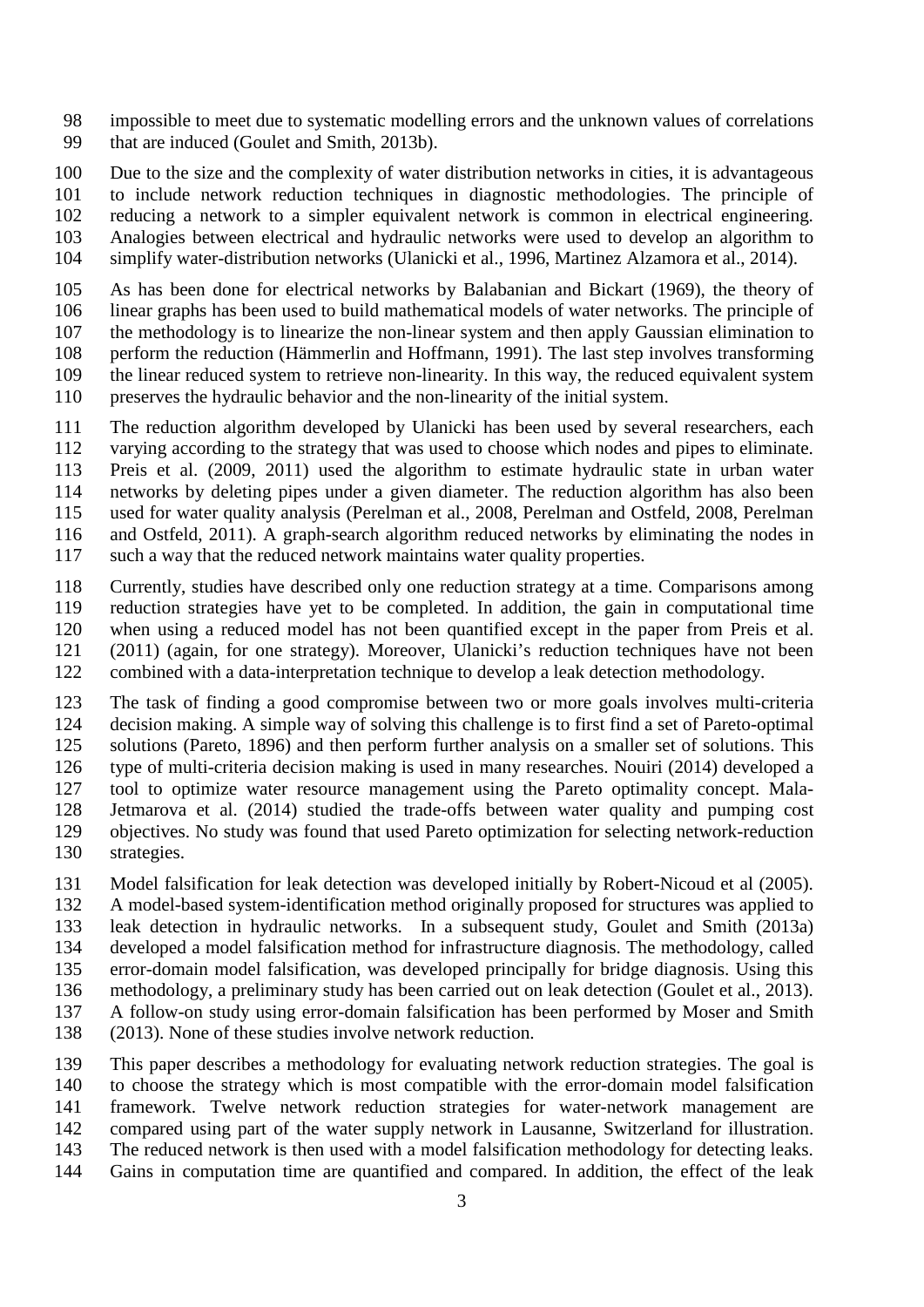145 severity on the effectiveness of reduction is evaluated. Finally this paper identifies, using 146 Pareto analysis, strategies that provide good compromises between performance and

- 147 computational time.
- 148 Section [2](#page-3-0) describes the error-domain falsification methodology and the principle of the 149 network reduction. Section [3](#page-7-0) presents the reduction strategies studied in this paper. Finally
- <span id="page-3-0"></span>150 Section [4](#page-12-0) includes an analysis of the results obtained using the reduction strategies.

## 151 **2. Methodology**

152 In this section the strategies used for network reduction are explained. The principle of error-153 domain model falsification is also described. Finally, a description of the leak-detection 154 methodology obtained by combining these two principles is provided.

#### 155 *Network reduction*

 The network reduction technique used for this study was developed by Ulanicki et al. [\(1996\)](#page-24-7). This section explains the principle of this technique. More precise explanations, such as the complete mathematical formulation of the methodology can be found in Ulanicki's paper. This reduction technique is based on similarities between electrical networks and hydraulic networks. In the same way that the Ohm's law gives a potential difference in the function of current and resistance, the Hazen-Williams hydraulic model predicts the head-loss in a pipe as a function of the flow and the "resistance" of the pipe. The Hazen-Williams relation may also 163 be given in the inverse form (1), the flow (q) as a function of conductance (g) and headloss ( $\Delta h$ ). Conductance is function of pipe length, pipe diameter and the Hazen-Williams pipe-164 ( $Δh$ ). Conductance is function of pipe length, pipe diameter and the Hazen-Williams pipe-<br>165 friction coefficient. friction coefficient.

$$
q = g|\Delta h|^{0.54} \operatorname{sign}(\Delta h) \tag{1}
$$

166 With the Hazen-Williams relation and node-branch incidence matrix ( $Λ$ ), a mathematical model of the entire network can be built (2). The incidence matrix, a concept taken from model of the entire network can be built (2). The incidence matrix, a concept taken from 168 linear graph theory, represents the topology of the network. For a network of m nodes and n 169 pipes, the incidence matrix size is m x n. This matrix (Λ) provides the link between the pipe flow vector  $(\mathbf{Q}(\Delta \mathbf{h}) = (q_1(\Delta h_1), ..., q_n(\Delta h_n))^T)$  and the nodal demand vector  $(\mathbf{q}^{nod})$ flow vector  $(Q(\Delta h) = (q_1(\Delta h_1), ..., q_n(\Delta h_n))^T)$  and the nodal demand vector  $(q^{nod})$ 171 =  $(q^{nod}_{1}, ..., q^{nod}_{m})^T$ ). Each element of the pipe flow vector can be written as a function of 172 head loss using the Hazen-Williams relation (1). The resulting mathematical model represents 173 a relation between the head loss and nodal demand.

$$
\Lambda \mathbf{Q}(\Delta \mathbf{h}) = \mathbf{q}^{nod} \tag{2}
$$

174 The second step of the reduction technique is to perform a linearization of the model. In order 175 to linearize the model, the assumption of small variations under a given operation point, defined by nodal head  $(h^0)$  and nodal demand  $(q^{nod}^0)$ , is made. This leads to a linear model (3) of the system represented by the linearized branch conductance matrix (A) that multiplies 177 (3) of the system represented by the linearized branch conductance matrix (A) that multiplies<br>178 the vector of the nodal head variations  $(\delta \mathbf{h} = \mathbf{h} - \mathbf{h}^0)$  to obtain the vector of nodal demand the vector of the nodal head variations ( $\delta \mathbf{h} = \mathbf{h} - \mathbf{h}^0$ ) to obtain the vector of nodal demand variations ( $\delta \mathbf{a}^{nod} = \mathbf{a}^{nod} - \mathbf{a}^{nod}$ ). variations ( $\delta \mathbf{q}^{nod} = \mathbf{q}^{nod} - \mathbf{q}^{nod}$ <sup>0</sup>).

$$
A \,\delta h = \delta q^{nod} \tag{3}
$$

180 The linearized branch conductance matrix is a symmetric matrix with as many rows and 181 columns as nodes. The elements [k, l] of this matrix  $(k \neq 1)$  represent the linearized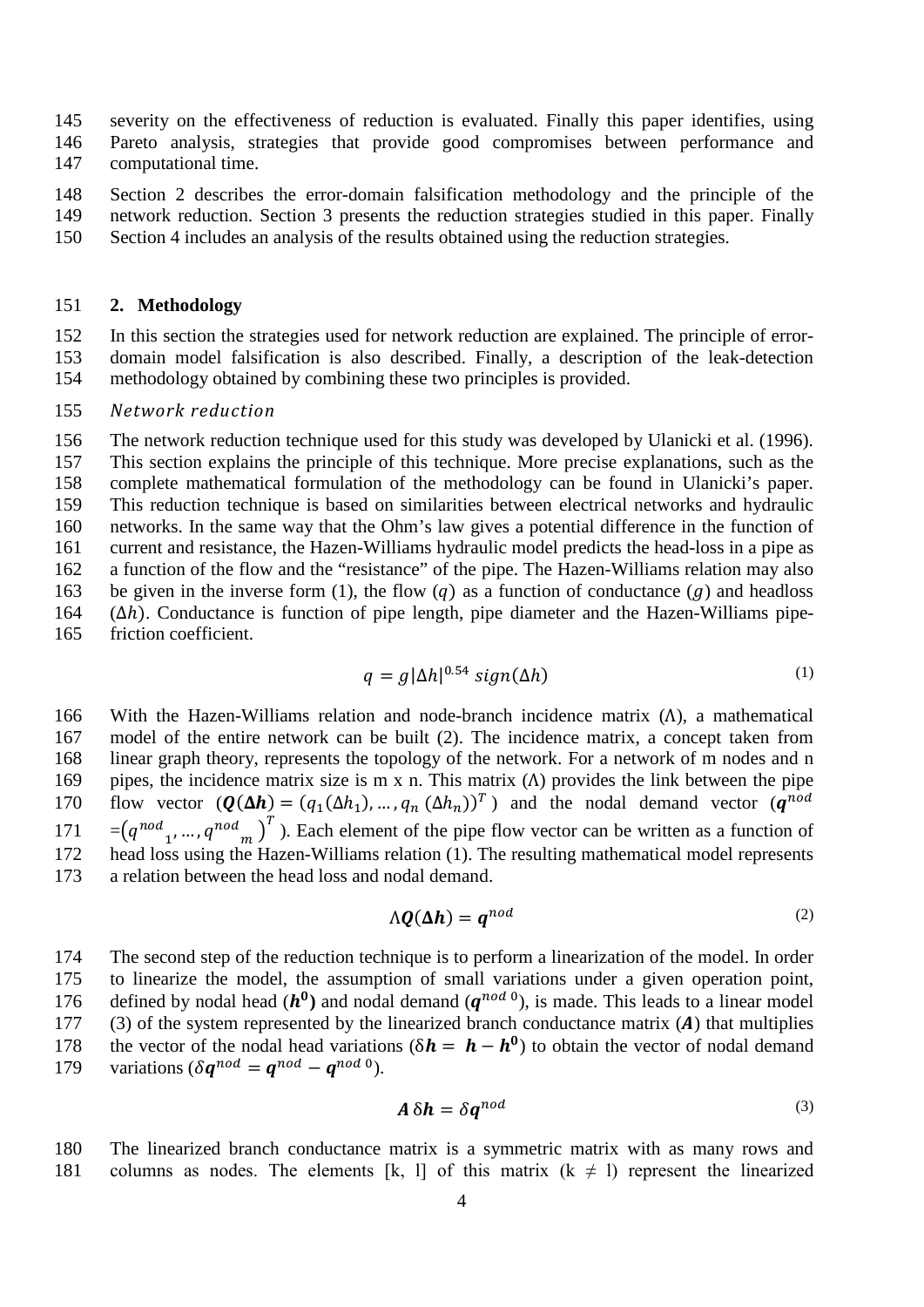conductance of the pipe between Node k and Node l; if it's null then there is no connection between these two nodes. The elements (k, k) of the diagonal represent the node conductance which is equal to the sum of the conductance of all pipes connected to Node k.

 The third step is to remove the desired nodes by eliminating the corresponding rows and columns from the linearized model by using the Gauss elimination algorithm. For example, when eliminating node k, each row of the matrix corresponding to a neighbouring node (node connected to node k) is subtracted from a multiple of the row k. The constant used in this multiplication is chosen for each row such that the k-th element of the row becomes zero. Due to this, the multiple is equal to the linearized conductance of the pipe between the two nodes 191 divided by the conductance of node k. This gives for each element  $a_{ij}$  of the matrix **A** the 192 following relation (4). following relation  $(4)$ .

$$
a_{ij} = a_{ij} - a_{kj} a_{ik}/a_{kk} \tag{4}
$$

 In the same way, the demand of node k is redistributed to its neighbouring nodes. For each neighbouring node the demand is subtracted from a multiple of the nodal demand of k. Likewise, the linearized conductance of the pipes connected to node k are either assigned to the remaining pipes or to a new one. Therefore, for each demand  $\delta q_i$  the following relation is used, equation (5). used, equation  $(5)$ .

$$
\delta q_i = \delta q_i - \delta q_k a_{ik} / a_{kk} \tag{5}
$$

 The last step is to return to a non-linear model by transforming the linearized conductance for each pipe into a non-linear conductance. The length of each pipe is determined by the distance between the nodes which are connected to each other. For the diameter and friction coefficients, one of these parameters is fixed and the other is computed from the definition of the conductance. For this study, the friction coefficient has been fixed because all the pipes are considered the same material.

 The model of the network used is only constituted by the main pipes of the network. For this network, the majority of the main pipes are composed of cast iron. For this reason, it is admissible to model the network with the same material for all pipes. Since the non-reduced network is modelled using the same material, pipes of reduced networks were modelled in the same way by maintaining the Hazen-Willams friction factor constant.

## *Error-domain model falsification*

[Figure 1](#page-5-0) shows the principle of model falsification. Measurements of system quantities  $(y)$ <br>211 are compared with predictions of the same quantities  $(q(s))$ . Predictions are obtained by 211 are compared with predictions of the same quantities  $(g(s))$ . Predictions are obtained by simulating scenarios (s) using the model of the system  $(g())$ . Each scenario is a 212 simulating scenarios (s) using the model of the system  $(g($ )). Each scenario is a representation of a possible state of the system. Scenarios chosen have to cover the entire representation of a possible state of the system. Scenarios chosen have to cover the entire range of behaviour that the system-identification method should be able to recognise. To compare measurements with prediction involves modelling errors and measurement errors. Measurement errors are mainly due to sensor resolution (precision of the measure) since noise and sensor bias are usually negligible. In practice, noise may be reduced by filtering and sensor bias by sensor calibration. Modelling errors are due to the model simplification and to the errors included in the model parameters. Values of these parameters that are usually not known precisely are based either on the network plans, measurements or estimations.

 Modelling errors and measurement errors may be represented by random variables 222 ( $U_{model}$ ,  $U_{meas}$ ). The random variable ( $U_c$ ) corresponds to the combined uncertainty obtained by subtracting  $U_{meas}$  from  $U_{model}$ . The probability density function (pdf) of  $U_c$ obtained by subtracting  $U_{meas}$  from  $U_{model}$ . The probability density function (pdf) of  $U_c$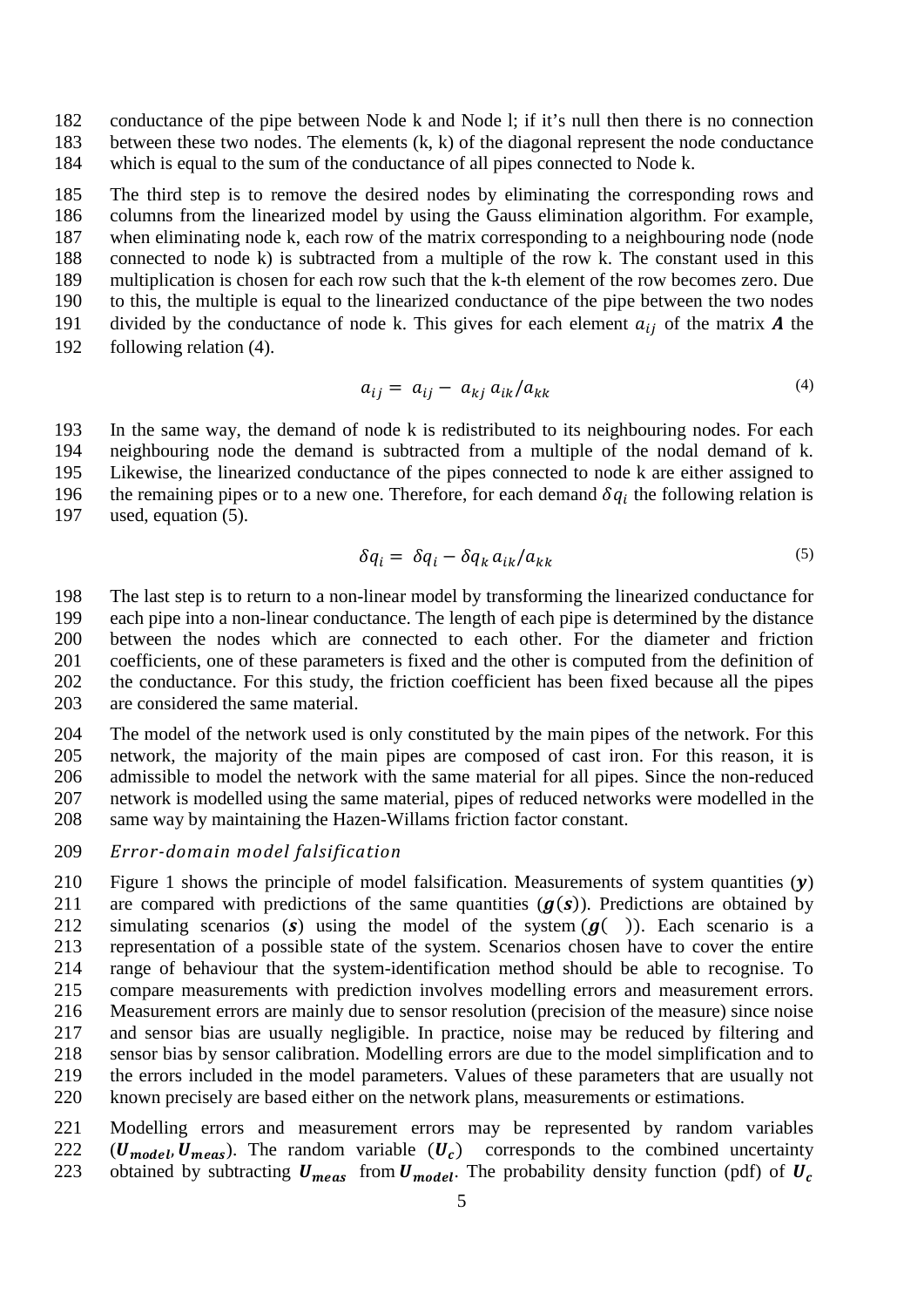- describes the probability for the possible outcomes of the difference between predictions and
- measurements. This pdf is calculated by using a Monte-Carlo approach. In this way, the
- combined uncertainty is obtained by computing a high number of samples with varied random
- 227 variables  $(U_{model}, U_{meas})$ .
- 228 Threshold bounds  $(T_{low}, T_{high})$  are defined using this pdf by taking the shortest interval<br>229 including a probability of  $\varphi$  (for example, 95%). In Figure 1 a simplified case is illustrated
- 229 including a probability of  $\varphi$  (for example, 95%). In [Figure 1](#page-5-0) a simplified case is illustrated for one measurement; however, multiple measurements are generally used. For these cases, for one measurement; however, multiple measurements are generally used. For these cases,
- 
- 231 error-domain model falsification involves multidimensional pdfs. To ensure a probability of  $\varphi$ <br>232 on the multidimensional pdf, the target probability, used for computing threshold bounds for on the multidimensional pdf, the target probability, used for computing threshold bounds for
- each measurement, is obtained using the Šidák correction and becomes  $\varphi^{1/n}$  where n is the number of measurements obtained (Abdi, 2007).
- number of measurements obtained [\(Abdi, 2007\)](#page-21-8).
- Threshold bounds are used as criterion to falsify or keep a scenario. The difference between
- 236 measured and predicted values  $(g(s) y)$  is computed for each scenario. If this number (vector, if multiple measurements) is outside the interval defined by the threshold bounds, the (vector, if multiple measurements) is outside the interval defined by the threshold bounds, the
- scenario is falsified. Otherwise, if this difference is within the bounds for each measurement,
- then the scenario is deemed a candidate solution. Since likelihood distributions are not well
- known, no candidate solution is considered to be more likely than another. This means that
- each candidate scenario is considered to have the same probability to be the solution of the
- diagnosis. The methodology does not lead to the most probable solution.



#### 

<span id="page-5-0"></span>Figure 1 Scheme of the falsification process

## *Application to leak detection*

 The objective of this research is to combine error-domain model falsification with a network- reduction strategy in order to develop an efficient leak-detection methodology for complex water supply networks. This methodology is capable of considering biased uncertainties which are typically present in modelling challenges. In addition by using the reduction process, the leak detection methodology is applicable to complex water distribution networks.

 This methodology includes three steps [\(Figure 2\)](#page-7-1). The first step is to obtain a simpler equivalent configuration of the network in order to reduce the complexity of the numerical model. The second step is to compare *in situ* flow measurements with flow predictions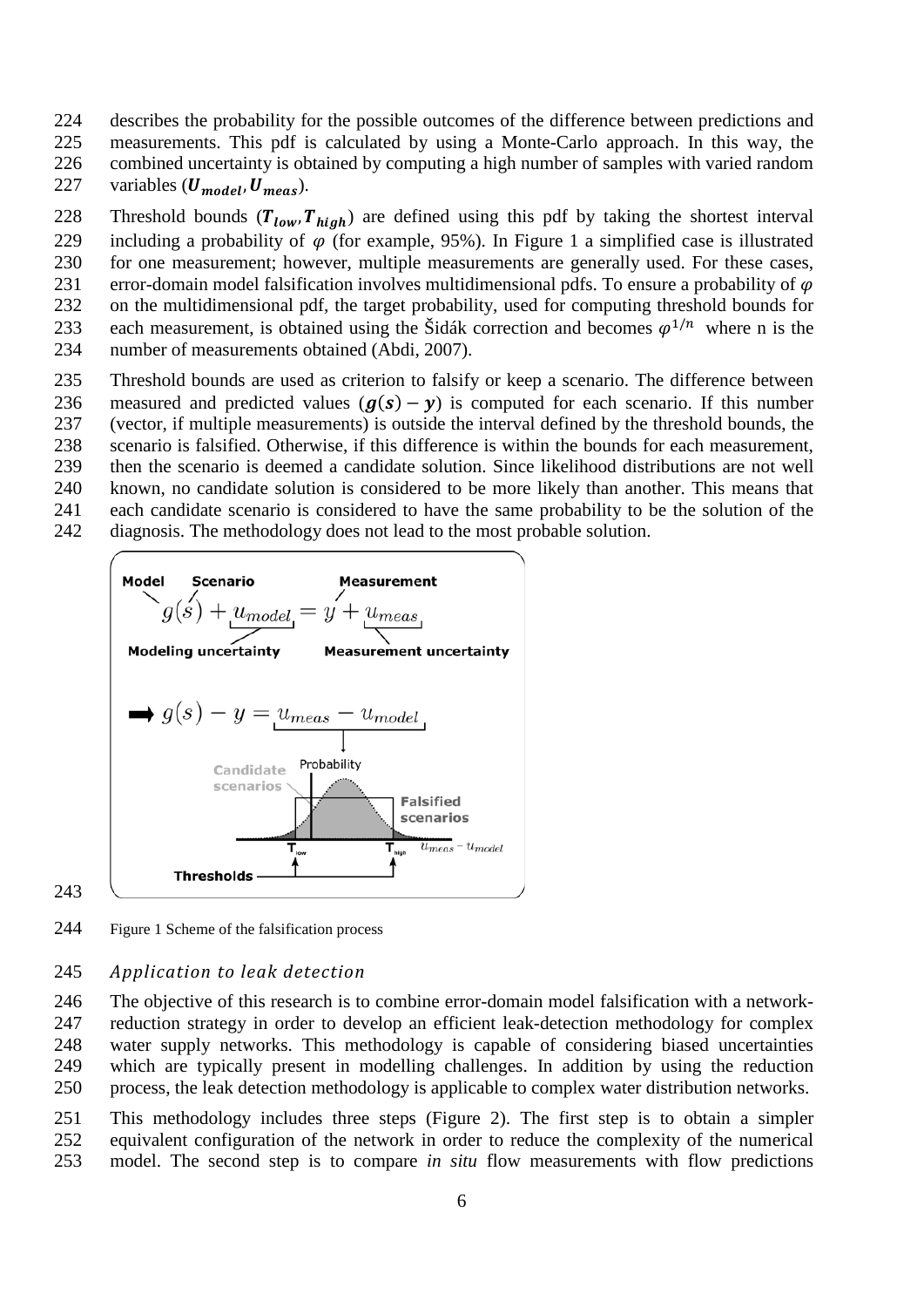obtained from a population of leak scenarios. This is done by observing the difference obtained by subtracting measured values from predicted values.

 Each leak scenario represents a different leak configuration of the system. For this study, scenarios are constructed following two hypotheses: (1) there is only one leak; and, (2) it occurs at the nodes. The configurations are obtained by varying leak position (the node where the leak occurs) and the leak intensity (the flow going out through the leak). This means that the number of scenarios is, for this case, equal to the number of nodes multiplied by the number of intensities considered. It is not necessary to consider leaks that occur at intermediate points of pipes because due to uncertainties only leak regions will be identified. In order to compare results from reduced networks with those from the initial network, the leaks are modelled for all the networks at the nodes of the non-reduced network. This provides a consistent number of scenarios for each network. When a leak occurs on a eliminated node, the leakage is distributed on the remaining nodes, following the reduction technique.

- Since leaks occur at the nodes, they are modelled, in the simulation software (EPANET), by varying nodal demands. Due to this, as the uncertainty of the demand increases, it becomes increasingly difficult to differentiate a leak from a change in nodal demand. To reduce this error, the measurements are taken when consumption is the smallest, during the night. Other parameters may be considered such as tank level, water demand and income flow at the pumps. Consideration of all parameters is necessary in a practical case. However, to keep from unnecessarily increasing the number of scenarios, only leak position and intensity are considered in this study.
- The last step is to eliminate the scenarios which are incompatible with the measurements. Scenarios are falsified using threshold values obtained by combining measurement and modelling uncertainties. If the difference between flow measurements and flow predictions of leak scenarios is outside the threshold then the scenario is falsified. Finally, scenarios that are not falsified are leak configurations that are capable of explaining the measurements. Therefore, they are considered to be candidate scenarios.
-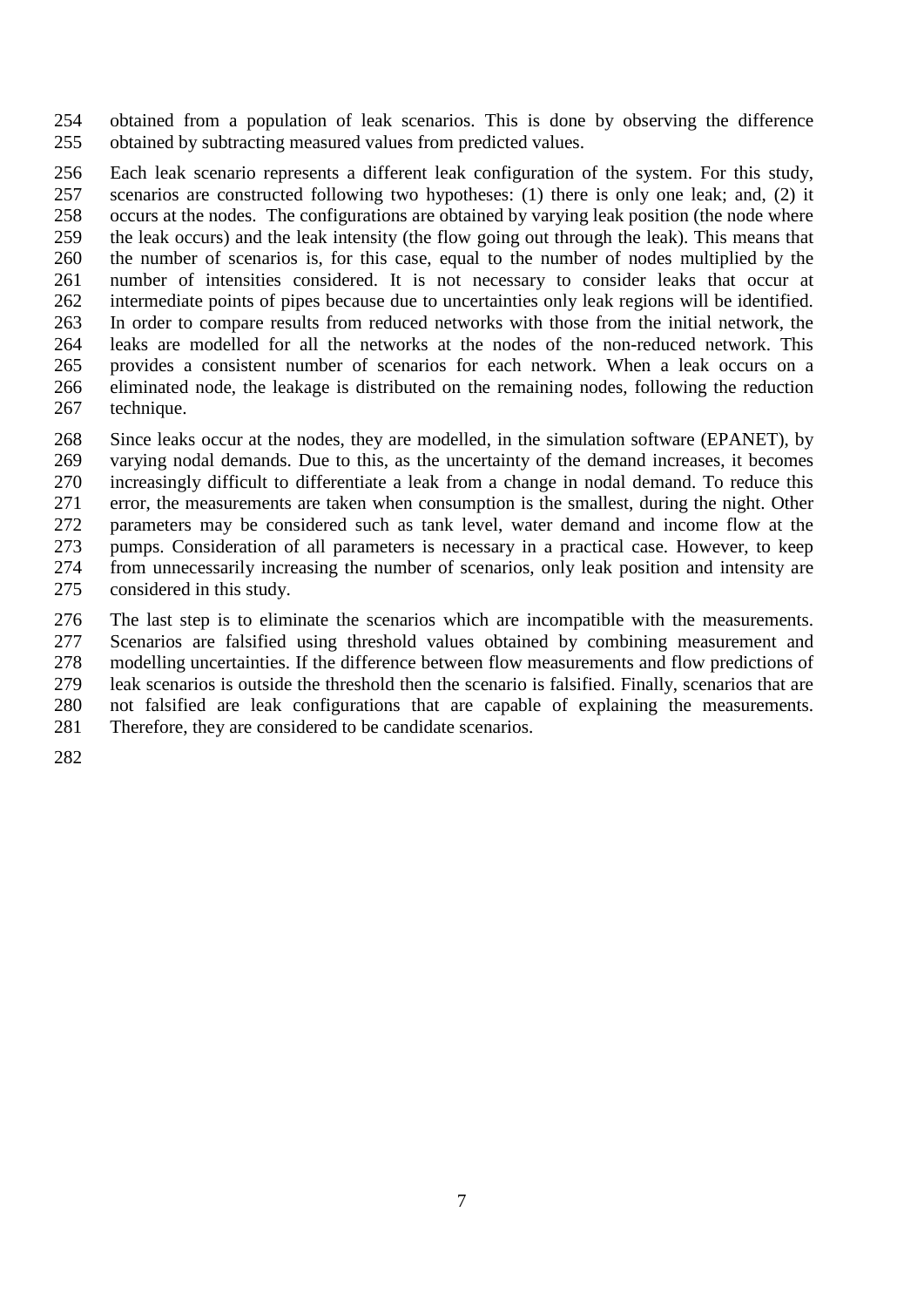

<span id="page-7-1"></span>Figure 2 Step of the leak detection strategy

## <span id="page-7-0"></span>**3. Reduction strategies**

 In this paper, five categories of water-supply-network-reduction strategies are presented. Several processes can be designed to reduce a network according to certain criteria. These criteria are used to determine the nodes in the network which are eliminated. This section focuses on the reduction strategies that are used for this study.

*Study case*

 In this paper, the reduction processes are tested on one of the water supply networks of the city of Lausanne. This network is not connected to the other networks of the city of Lausanne; it is totally independent. All the networks in Lausanne are isolated from one another.

 This network [\(Figure 3\)](#page-8-0) contains 295 pipes and 265 nodes and is equipped with three flow- meters. In the figure, the demand nodes are represented by the white circles, the pipes by the 296 black lines and each of three sensor locations by an  $x^2$ . A pipe with a sensor cannot be removed in the reduction process. For this reason, nodes attached to these pipes are labeled 'irremovable'. All the studies in this paper are performed using this network and this sensor configuration. It assumed that this network contains sufficient complexity to be able to provide a meaningful test of reduction-strategy performance.

 For this study case, the distribution of the demand on each node (nodal demand) is not known; only the demand of the entire network (global demand) is known. Therefore, the nodal demand is modelled, for each node, using an exponential distribution with the mean equal to the average nodal consumption. The average nodal consumption is the global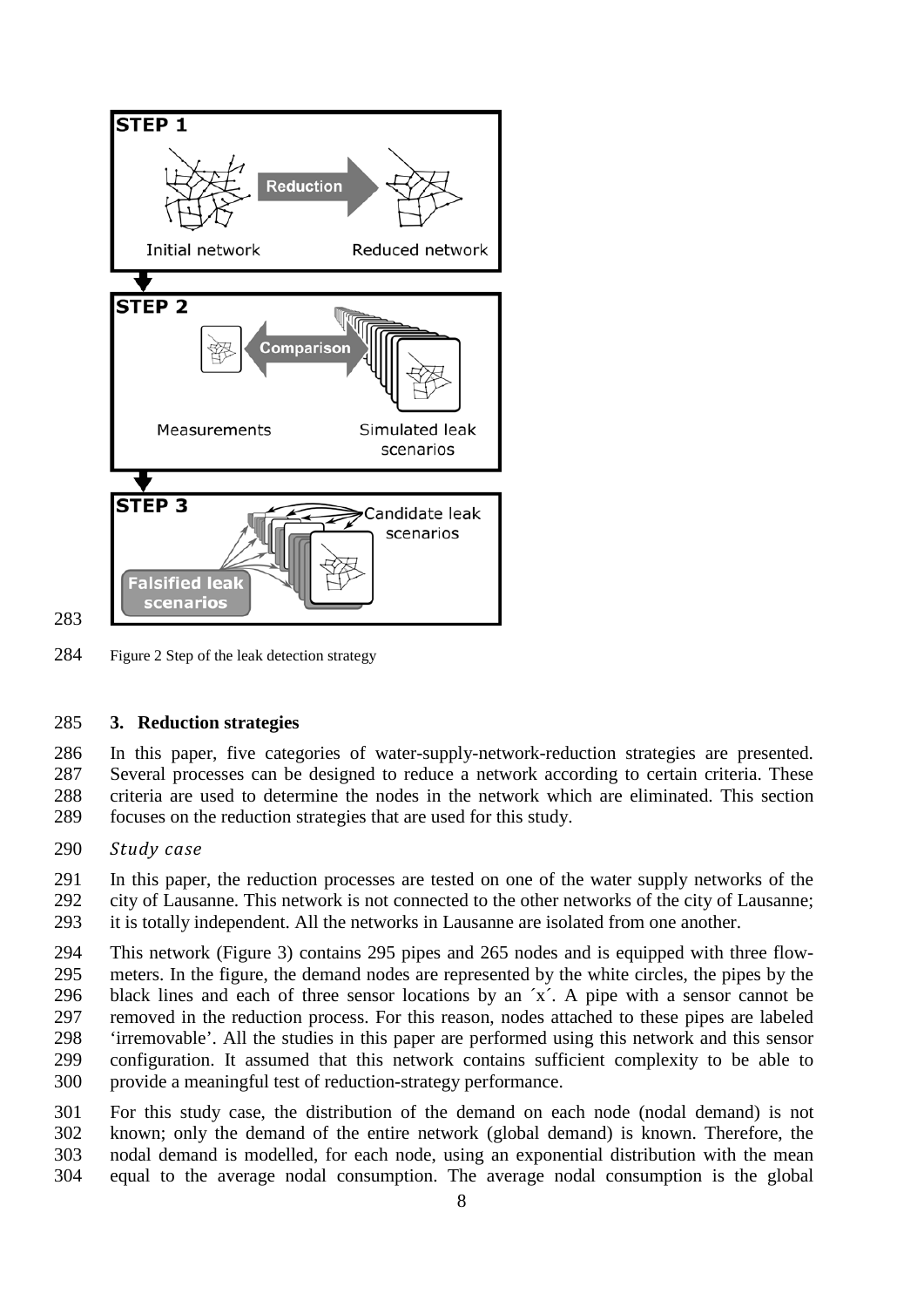consumption divided by the number of nodes. The exponential distribution is a good representation for water demand since there is a high probability to have low consumption and low probability to have high consumption. The predictions are computed by performing steady state simulations.

The global demand used in this study is the minimum demand obtained from the hourly

averaged demand of the network; this represents a global demand of 416 l/min.



<span id="page-8-0"></span>Figure 3 Initial diagram of the city of Lausanne water supply network

#### *Pipe diameter*

 The first reduction process is based on the diameter of the pipes. Initially, a pipe diameter limit is defined, and then all the pipes having a diameter higher than this specified limit are selected. All nodes which are not linked to the selected pipes are then eliminated. The use of the Gaussian process to eliminate the nodes ensures the connectivity of the reduced network by creating fictitious pipes if necessary. [Figure 4](#page-8-1) shows the result of this reduction procedure, using a pipe diameter limit of 150mm. For a better comparison, pipes of the non-reduced network are represented in grey on the same figure. The reduced network has 224 pipes and

196 nodes.



#### 

<span id="page-8-1"></span>Figure 4 Network reduced through simplifying the pipes with a diameter smaller than 150mm.

## *Extension*

The second reduction process is based on the elimination of the extremity pipes. The decision

criterion for this process is the number of pipes to which each node is connected. Each node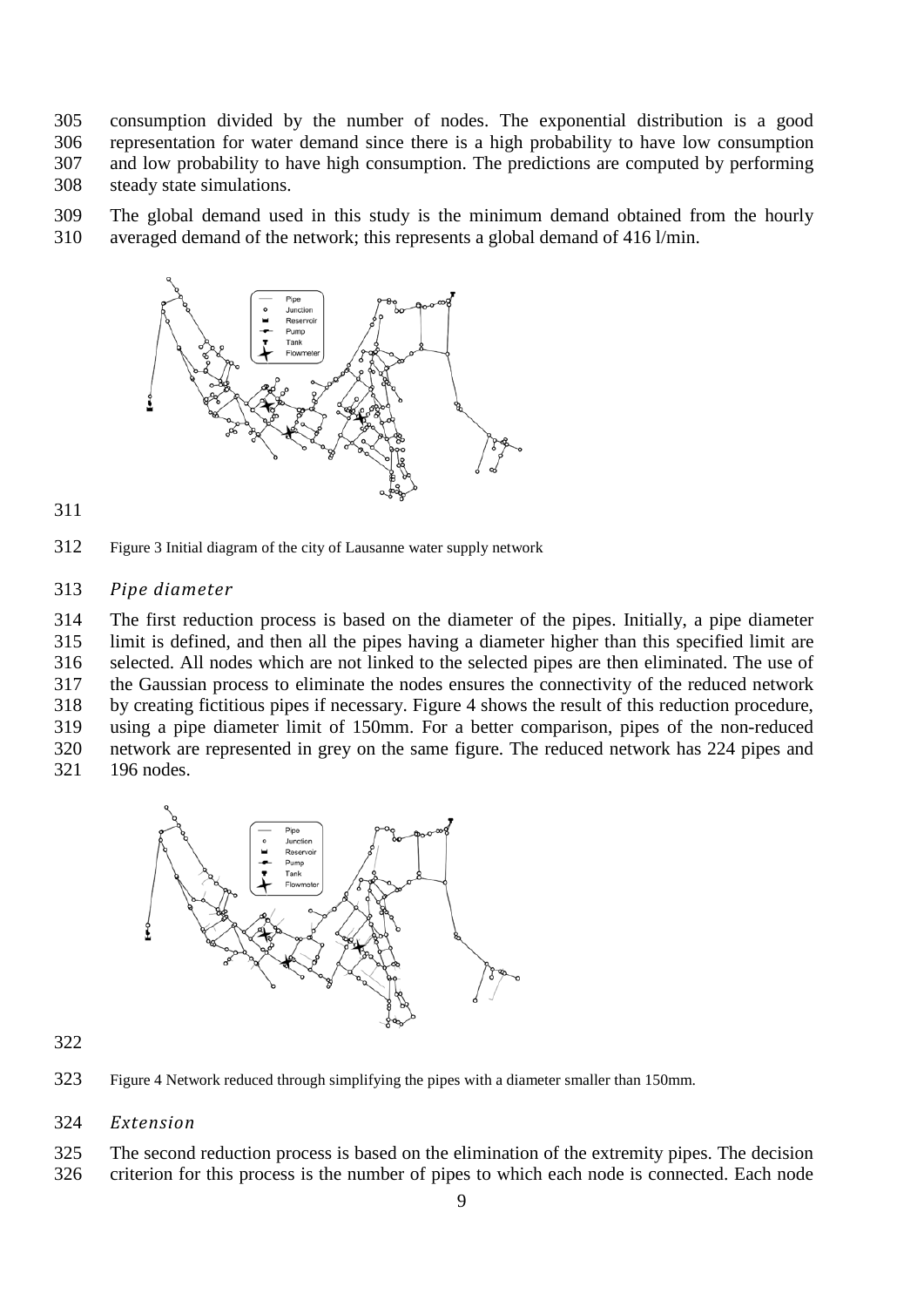that is linked with only one pipe is eliminated. After the application of this principle, some other nodes will be linked with only one pipe. For this reason, this process has to be applied iteratively, as long as nodes that fill the criterion are found. The principle of this reduction strategy is described in [Figure 5.](#page-9-0) This example shows that in the first step Node 1 is eliminated because it is connected to only on pipe. After that, Node 2 becomes a node connected to only one pipe; for this reason, Node 2 is eliminated in the second step. The result is the elimination of the entire extension. [Figure 6](#page-9-1) shows the result for this reduction procedure, with the non-reduced network represented in grey. The reduced network has 175 nodes and 204 pipes.



<span id="page-9-0"></span>Figure 5 Example of extension elimination



<span id="page-9-1"></span>



- 
- *Angle*

 The third reduction process is based on the angle between two pipes connected to the same node. The goal of this procedure is to eliminate the nodes that are in series while maintaining the general topology of the network. If the reduced network diverges too much from the initial network (regarding the topology), some regions of the network may be neglected in the leak detection process. The topology is maintained to ensure that the identification process covers the main regions of the network. First the nodes connected with only two pipes are selected. Following this, each node specified by an angle between its pipes larger than a pre- determined limit is eliminated. The principle of this reduction strategy is described in [Figure](#page-10-0)  [7](#page-10-0). In this scheme, the pipes attached to the central node form an angle  $(\alpha)$  larger than the angle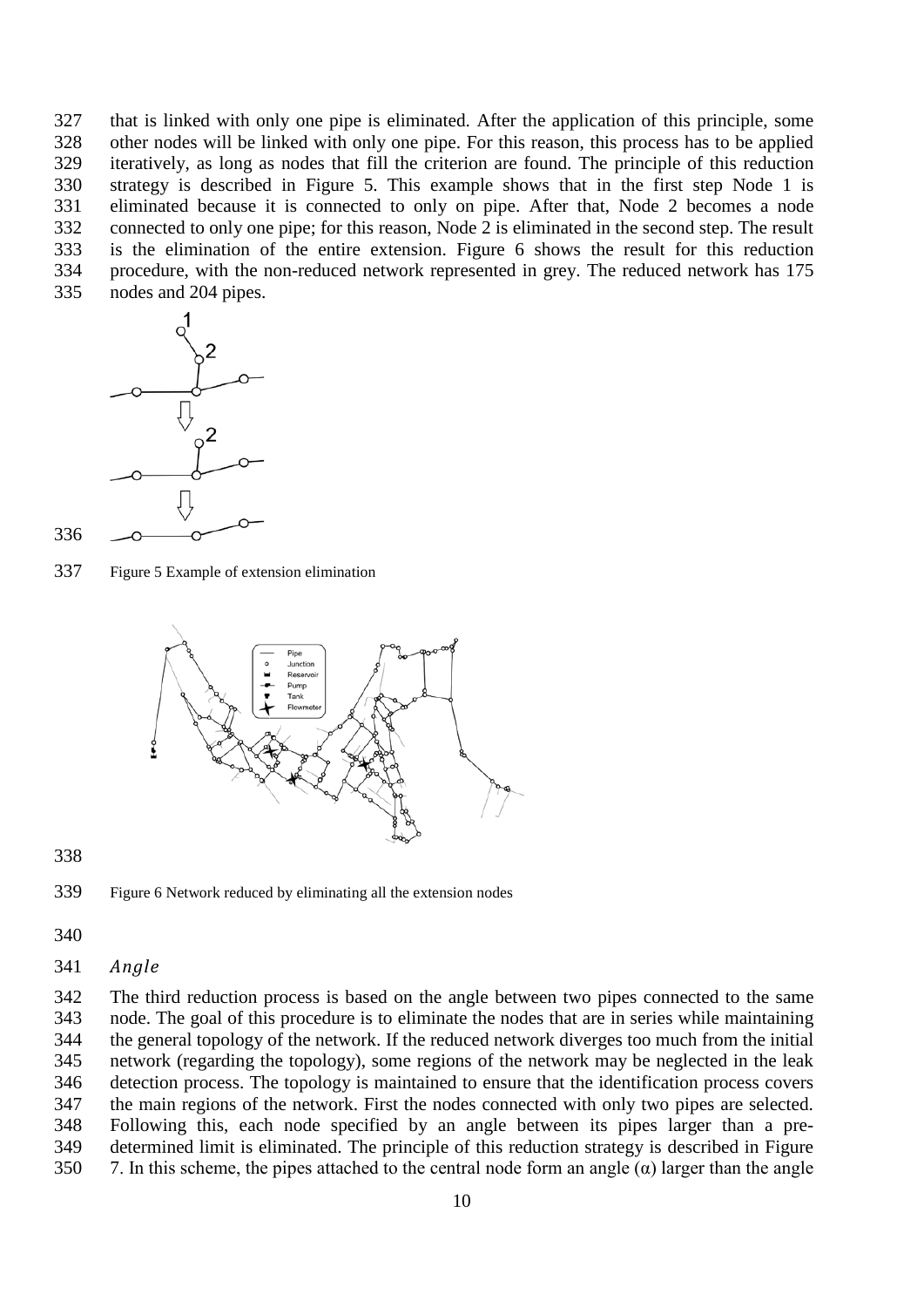- limit. For this reason, this node is then eliminated. [Figure 8](#page-10-1) shows the result of this reduction
- process with an angle limit of 150°, with the non-reduced network represented in grey. The
- reduced network has 230 pipes and 201 nodes.



<span id="page-10-0"></span>Figure 7 Example of node elimination by angle limit



<span id="page-10-1"></span>



## *Consumption*

 The fourth reduction process presented in this paper considers the yearly consumption values throughout the water supply network. The goal is to design a procedure which eliminates the nodes associated with low consumption. Each of the consumption values are assigned to the nearest node. The highest consumption value is deemed 100%, and the remainder of the consumption values is adjusted *pro-rata*. For this reduction process the criterion for selecting the nodes to eliminate is the consumption percentage. All the nodes under a specified limit are deleted. [Figure 10](#page-11-0) shows the result for this reduction process with a limit of 50%, with the non-reduced network represented in grey. The reduced network is constituted of 295 pipes and 180 nodes.

 This example shows that the reduction strategy does not lead, in each case, to a reduction of the number of pipes. In this case the number of pipes is equal to the non-reduced network. In addition the network is chaotic with some pipes crossing over each other. The reason for this behavior is that if a node that is connected with more than three nodes is eliminated, then the

number of pipes increases.

 [Figure 9](#page-11-1) shows how a node is eliminated in each of the following four cases: (a) two-pipe nodes, (b) three-pipe nodes, (c) four-pipe nodes, and (d) five-pipe nodes. In each case, the central node is deleted. For the two-pipe nodes, the node elimination reduces the number of pipes by one. In the case of the three-pipe nodes, the number of pipes remains the same. For the case of four-pipe nodes, the number of pipes increases from four to six. Finally for the five-pipe nodes, the number of pipes increases from five to ten.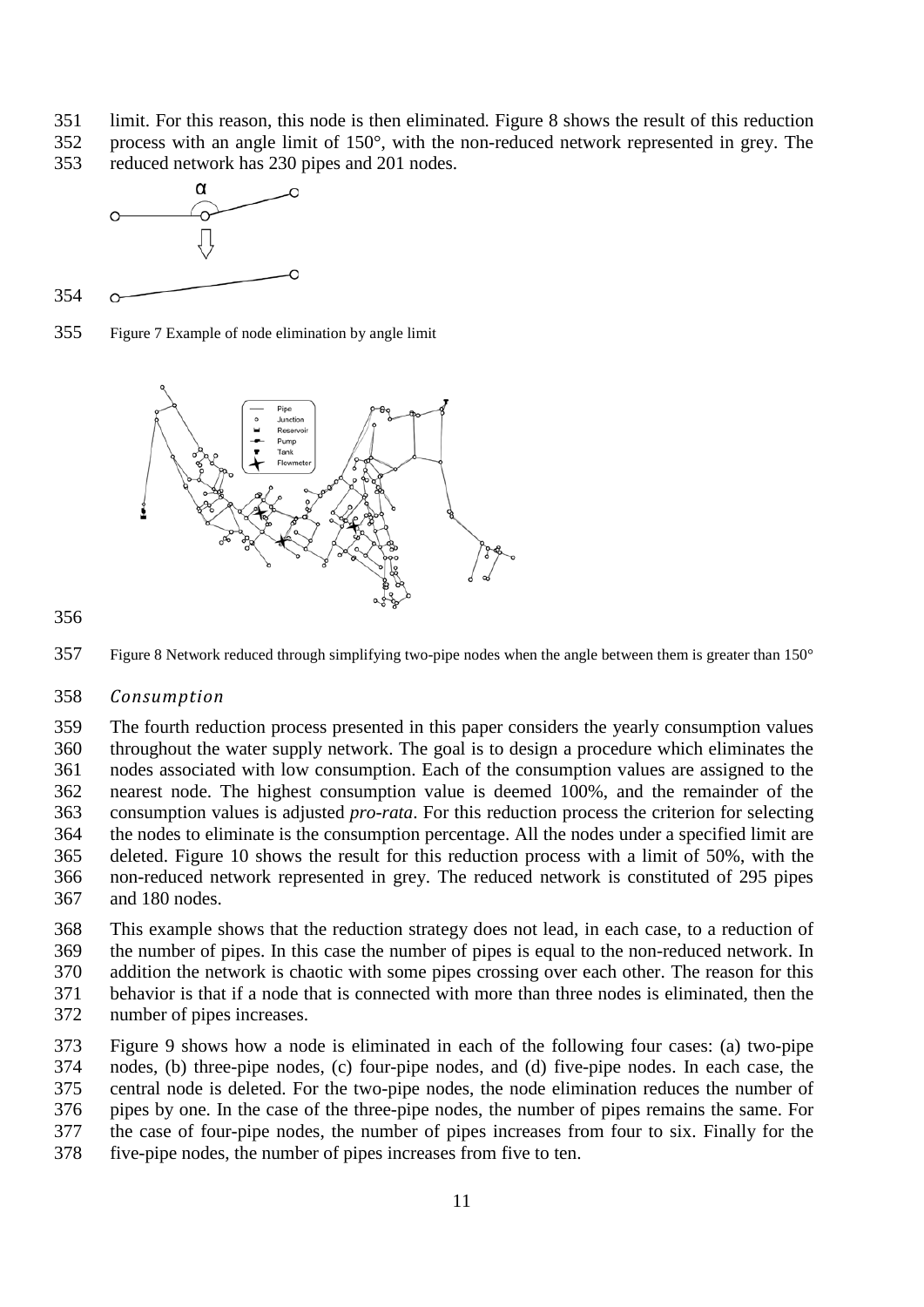This explains how it is possible to increase the number of pipes in instances when the number of nodes is reduced. The same behavior is observed for reduction using the pipe diameter when the specified diameter limit is substantially high. Physically, when a node is eliminated, all the nodes connected to that node have to be connected to one another in order to maintain the equivalency of the system. It is similar to the process in electrical engineering known as the star-mesh transformation [\(Rosen, 1924\)](#page-23-14).



<span id="page-11-1"></span> Figure 9 Example of node elimination for: (a) two pipe node, (b) three pipe node, (c) four pipe node and (d) five pipe node.



<span id="page-11-0"></span>



## *Combination extension and angle*

 In the fifth reduction process, the second (extension) and third (angle) processes are combined. [Figure 11](#page-12-1) shows the result of this combination using the angle limit of 150° on the network of the city of Lausanne, with the non-reduced network represented in grey. The reduced network is constituted of 123 pipes and 94 nodes. In this case the extension strategy is applied before the angle strategy. For the results, both cases are studied, the case when extension is applied first (Extension & Angle 150°) and the case when angle is applied first (Angle 150° & Extension).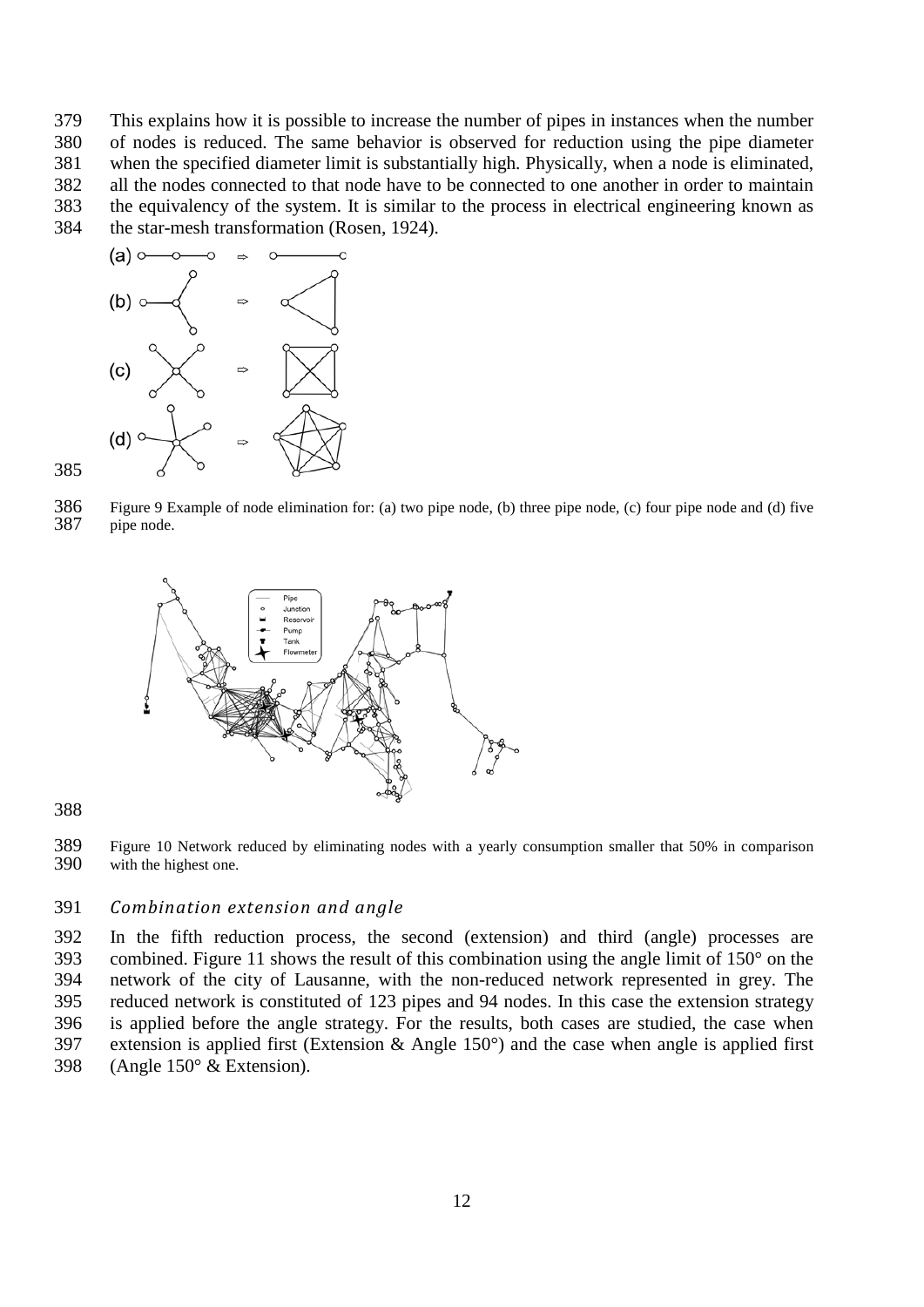



<span id="page-12-1"></span>400 Figure 11 Network reduced using a combination of angle and extension

## <span id="page-12-0"></span>401 **4. Results**

#### 402 *Reduction*

 For each of the five reduction strategies described above, the magnitude of the reduction in size of the network is quantified based on the resultant number of nodes and pipes. These values are displayed in [Table 1.](#page-12-2) These results show that the reduction strategy that is the most efficient considering only the number of pipes and nodes eliminated is the *Extension & Angle 150°*. It suppresses 64.5% of the nodes and decreases the number of pipes by 58.3%. In comparison, the second best strategy in terms of node reduction, with 60.8%, is not as strong for the number pipes - only a 37.3% reduction. The reason is the same as for reduction strategies based on consumption. These two categories of reduction strategies lead to elimination of nodes with more than three connections and this increases the number of pipes [\(Figure 9\)](#page-11-1).

<span id="page-12-2"></span>413 Table 1 Comparison of the number of nodes and pipes obtained after the reduction following 5 reductions strategies

| <b>Reduction Procedure</b> | <b>Number of Nodes</b> | Node reduction [%] | <b>Number of Pipes</b> | Pipe reduction [%] |
|----------------------------|------------------------|--------------------|------------------------|--------------------|
| <b>Initial Network</b>     | 265                    |                    | 295                    |                    |
| Consumption 5%             | 222                    | 16.2               | 278                    | 5.76               |
| Consumption 10%            | 207                    | 21.9               | 281                    | 4.75               |
| Consumption 25%            | 189                    | 28.7               | 274                    | 7.12               |
| Consumption 50%            | 180                    | 32.1               | 295                    | 0                  |
| Diameter 150               | 196                    | 26.0               | 224                    | 24.1               |
| Diameter 200               | 104                    | 60.8               | 185                    | 37.3               |
| Extension                  | 175                    | 34.0               | 204                    | 30.9               |
| Angle 135°                 | 196                    | 26.0               | 225                    | 23.7               |
| Angle 150°                 | 201                    | 24.2               | 230                    | 22.0               |
| Angle 165°                 | 216                    | 18.5               | 245                    | 17.0               |
| Extension & Angle 150°     | 94                     | 64.5               | 123                    | 58.3               |
| Angle 150° & Extension     | 129                    | 51.3               | 158                    | 46.4               |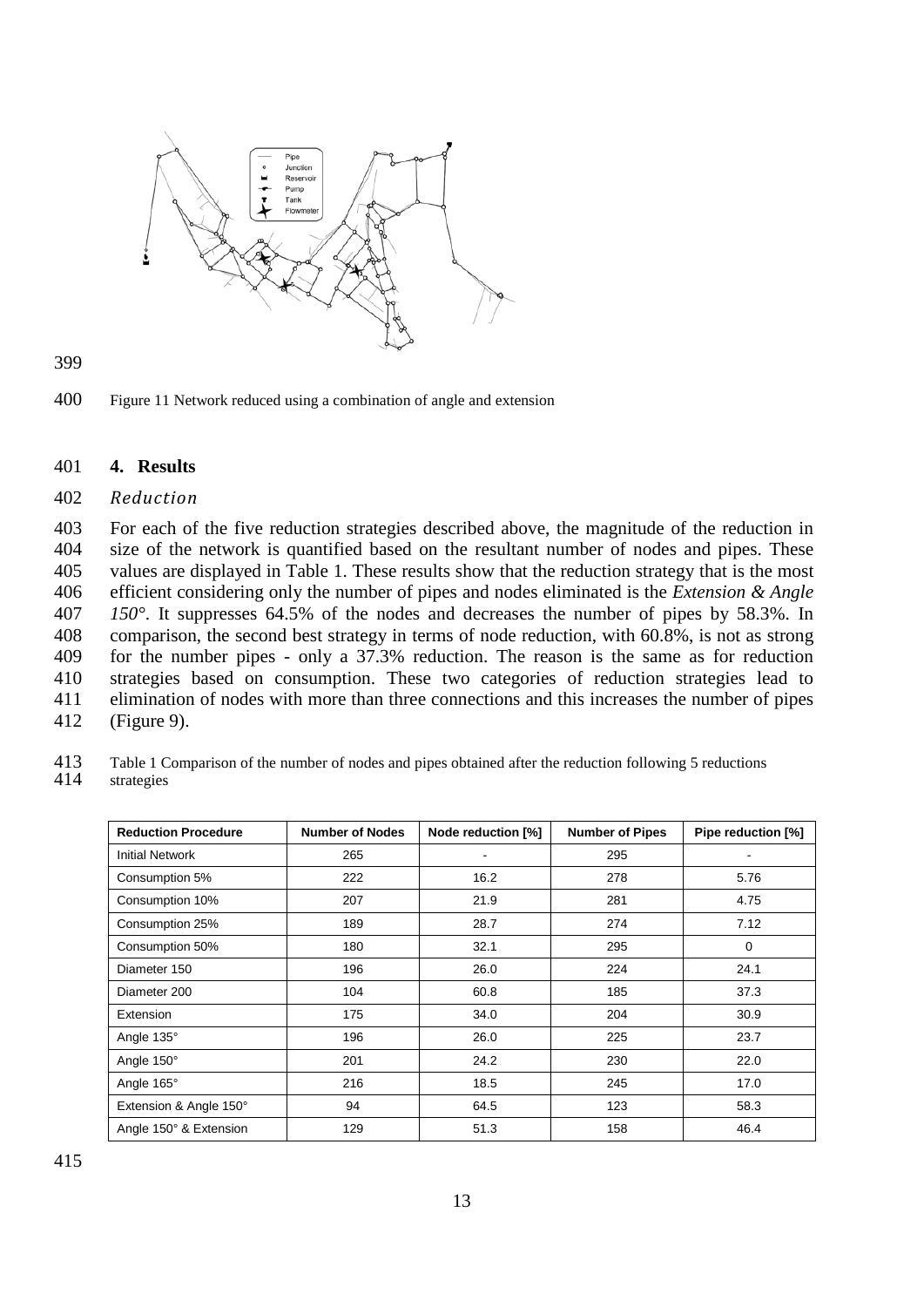## *Hydraulic equivalency*

 [Table 2](#page-13-0) shows simulation results for flows at sensor positions in terms of the difference between the initial network and reduced networks. The numerical simulations have been carried out using the water distribution network simulation software EPANET [\(Rossman,](#page-23-15)  [2000\)](#page-23-15). The flow calculated at each of the three sensor locations is extracted, and those for the reduced networks are compared with those for the initial network. These results show that, for most of the strategies presented in this paper, the relative error is less than one percent. Only the strategies *Consumption 50%* and *Diameter 200* create an error that is greater than one percent. These two strategies are cases where many new pipes are added due to elimination of nodes with more than three connections. The errors present from computing the conductance of these fictitious pipes influences the pipe measurement predictions due to the way in which the flow is distributed in the network.

<span id="page-13-0"></span> Table 2 Comparison of flows at sensor positions in terms of the difference between the initial network and reduced networks

|                           | <b>Flowmeter 1</b> | <b>Flowmeter 2</b> | <b>Flowmeter 3</b> |
|---------------------------|--------------------|--------------------|--------------------|
| <b>Reduction Strategy</b> | Difference [%]     | Difference [%]     | Difference [%]     |
| Consumption 5%            | 0.18               | 0.00               | 0.04               |
| Consumption 10%           | 0.08               | 0.01               | 0.03               |
| Consumption 25%           | 0.01               | 0.01               | 0.04               |
| Consumption 50%           | 5.54               | 0.04               | 0.04               |
| Diameter 150              | 0.17               | 0.00               | 0.00               |
| Diameter 200              | 4.76               | 0.03               | 1.90               |
| Extension                 | 0.18               | 0.00               | 0.00               |
| Angle 135°                | 0.19               | 0.01               | 0.02               |
| Angle 150°                | 0.19               | 0.01               | 0.04               |
| Angle 165°                | 0.18               | 0.00               | 0.02               |
| Extension & Angle 150°    | 0.19               | 0.01               | 0.14               |
| Angle 150° & Extension    | 0.19               | 0.01               | 0.04               |

## *Computational time*

 The principal motivation for the use of a reduced network is to decrease computation time. [Table 3](#page-14-0) gives the relative computation time, in comparison with the non-reduced network, for the twelve reduction strategies. These represent the time necessary to compute the threshold 435 for each pipe of the system. The thresholds are computed using  $10<sup>5</sup>$  Monte-Carlo simulations to combine modelling and measurement uncertainties. The modelling uncertainty is a combination of errors due to the model simplification and the model parameters. These parameter uncertainties (i.e., pipe diameter, pipe roughness and node elevation) are computed for each reduced network using Monte-Carlo simulation. This means that the errors introduced by using the reduced network will further influence the threshold values. Then, the 441 pdf of the combined uncertainty for each pipe is obtained by simulating a total of  $10<sup>5</sup>$  samples with varied random variables. Thresholds are determined by taking 95% of this pdf.

 This is done for each possible sensor location. Results show that simplifying the network can lead to a computational time as low as 18.2% of that of the initial network.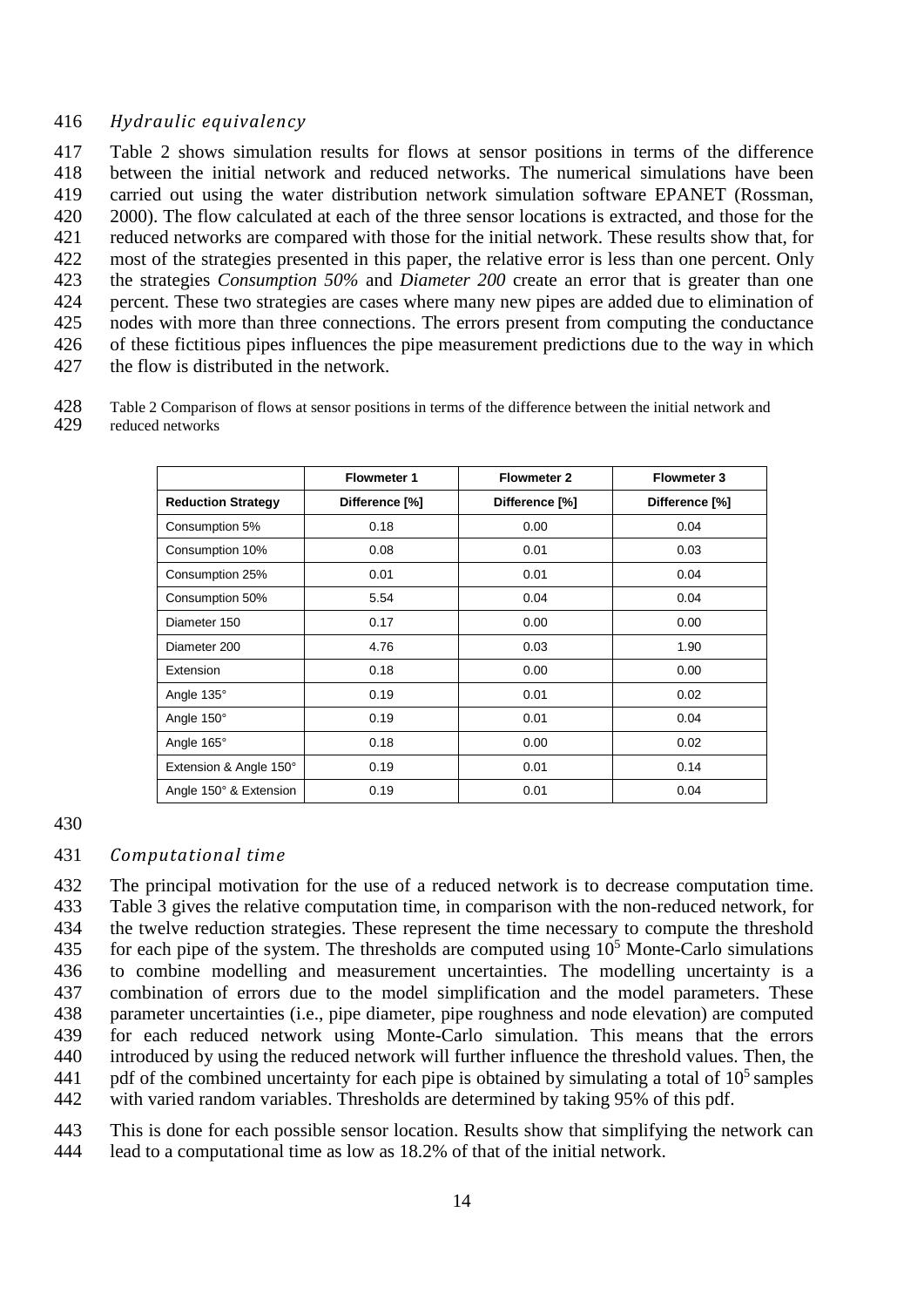445 For reduction strategies that are based on consumption, computation time may increase. This

446 is due to an increase in the number of pipes for reduction strategies that lead to elimination of

447 nodes that are connected to more than three pipes, see [Figure 9.](#page-11-1)

<span id="page-14-0"></span>448 Table 3 Relative computation time for each network reduction strategies

|                        | <b>Relative Computational Time [%]</b> |
|------------------------|----------------------------------------|
| <b>Initial Network</b> | 100                                    |
| Consumption 5%         | 74.9                                   |
| Consumption 10%        | 89.2                                   |
| Consumption 25%        | 89.3                                   |
| Consumption 50%        | 108.6                                  |
| Diameter 150           | 47.9                                   |
| Diameter 200           | 32.4                                   |
| Extension              | 40.3                                   |
| Angle 135°             | 48.7                                   |
| Angle 150°             | 67.4                                   |
| Angle 165°             | 76.2                                   |
| Extension & Angle 150° | 18.2                                   |
| Angle 150° & Extension | 30.2                                   |

## 449 *Expected identifiability*

 The performance of the reduced networks is compared using a cumulative distribution (CDF) function for the expected number of candidate scenarios. This CDF is built by testing a large number of simulated leaks on the water supply network. For each leak, the number of candidate scenarios is computed using the error-domain model falsification procedure presented above. To have the same leak scenarios for all the networks, the leaks were simulated on the same number of nodes as the non-reduced network. When the leak occurs on an eliminated node, it is redistributed to remaining nodes in the same way as the demand. The leak scenarios are simulated using the same reduced model for each network strategy. hypothesis is made that when adding a leak to the network, the model parameters remain within the range of validity for the reduced model.



460

<span id="page-14-1"></span>461 Figure 12 CDF for the expected number of candidate leak scenario in the case of a leak severity of 100 l/min for the non-reduced network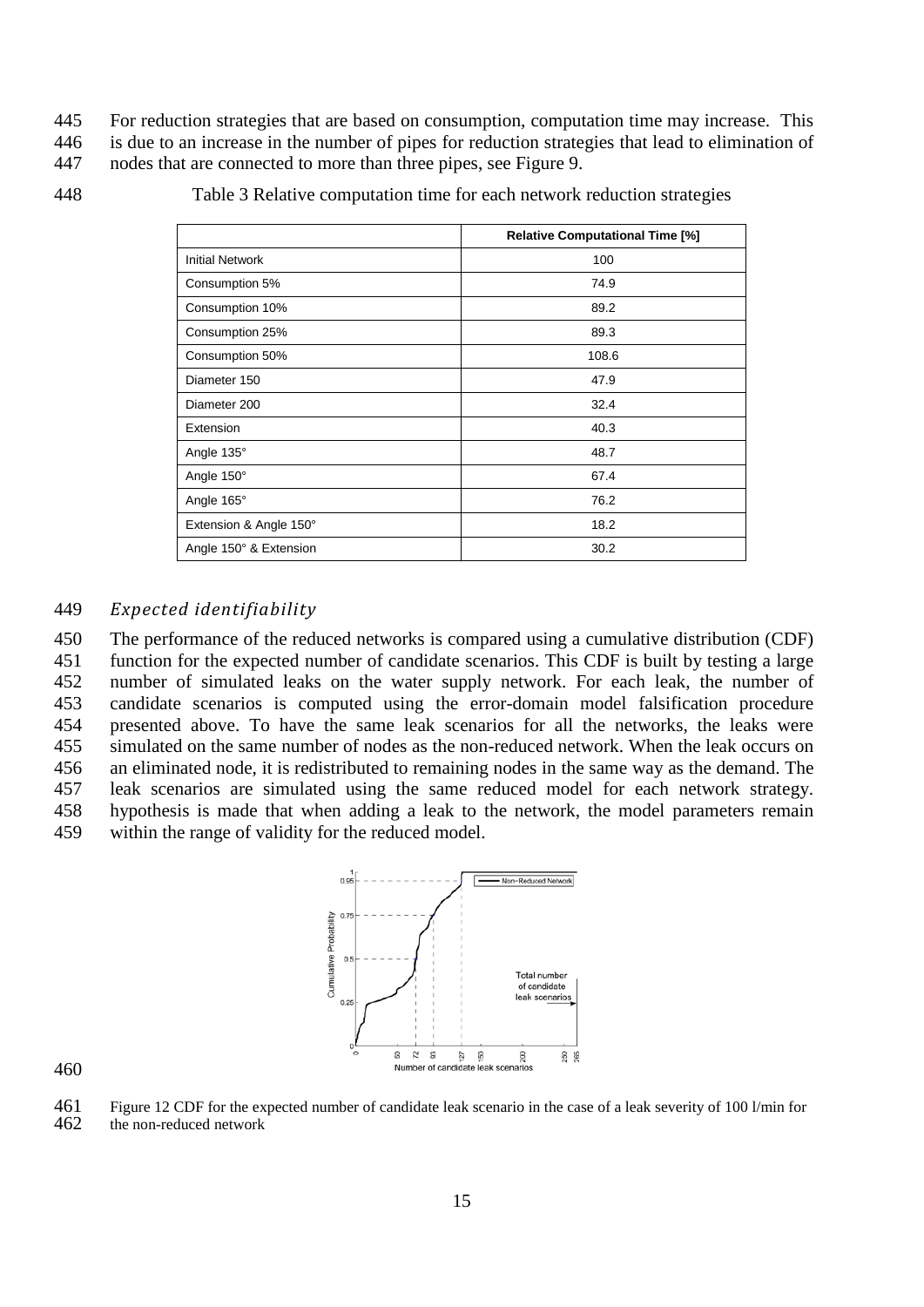- The CDF for the non-reduced network [\(Figure 12\)](#page-14-1) provides a reference for comparison. This graph shows that there is a 95% probability to identify less than 127 candidate leak scenarios (or to falsify more than 138 leak scenarios). This means that, for this three sensor configuration, in 95% of cases it is possible to reduce the population of candidate leak scenarios to half, for a leak intensity of 100 l/min. With a 75% probability, it is possible to falsify less than 93 candidate leak scenarios while with a 50% probability, less than 72 candidate leak scenarios are falsified.
- In practice, this means that the utility manager only needs to search for the leak location on half of the network. Even if the network is equipped with only three sensors, these results show that it should be possible when combined with a pinpointing method (acoustic correlation) that utility managers already use, to reduce the search time by half on this network.
- The performance of the reduced network is lower than the reference case if its CDF is positioned to the right of the reference network CDF. More specifically, when considering the same probability, the number of candidate leak scenarios becomes larger.
- In [Figure 13](#page-16-0) and [Figure 14](#page-17-0) the CDFs are given for each reduction strategy studied in this paper for a leak intensity of 100 l/min. As before, the horizontal axis represents the number of candidate leak scenarios and the vertical axis is the probability. The values obtained for the probabilities of 0.95, 0.75 and 0.5 are also given on the horizontal axis. Furthermore, the cumulative distribution function for the non-reduced network is displayed on each graph for comparison.
- The CDFs for the reduced networks show that the performance decreases in every case in comparison with the non-reduced network. For each reduced network the expected number of candidate leak scenarios increases, and thus, the number of scenarios that can be falsified decreases. Overall, this indicates a decrease in the identifiability of leaks in the reduced networks in comparison with the non-reduced network. Such behavior is understandable since a reduced network leads to some loss of information and consequently, the uncertainty increases. Higher uncertainties imply that the threshold interval is larger than in the non-reduced case. This results in fewer falsified scenarios.
- The results show that information loss is not detrimental to the overall performance of the method. When looking at the 95% probability, the expected number of candidate scenarios is 141 for the worst case (*Diameter 200*). In comparison with 127 candidate scenarios for the non-reduced network, such performance is acceptable in all cases. Since this study is concerned directly with safety aspects, it may be unnecessary to consider a 95% probability; a 75% probability can be considered as a good indicator of performance.
- For the reduction strategies based on consumption, the number of expected candidate models at 75% probability increases as the demand limit increases. For the reduction strategy, *Consumption 5%* the expected number of candidate scenarios is 101, and for *Consumption 50%*, this value rises to 122. This indicates a decrease in the performance that is inversely related to the increase in the number of eliminated nodes. The same behavior is observed for all reduction strategies.
- When considering the performance alone, by comparison of the results of the reduced networks with that of the non-reduced network, the reduction strategy, *Angle 165°*, appears the most effective*.* For 75% probability, the number of candidate scenarios is 93 for the non-reduced network and 97 for this reduction strategy.
-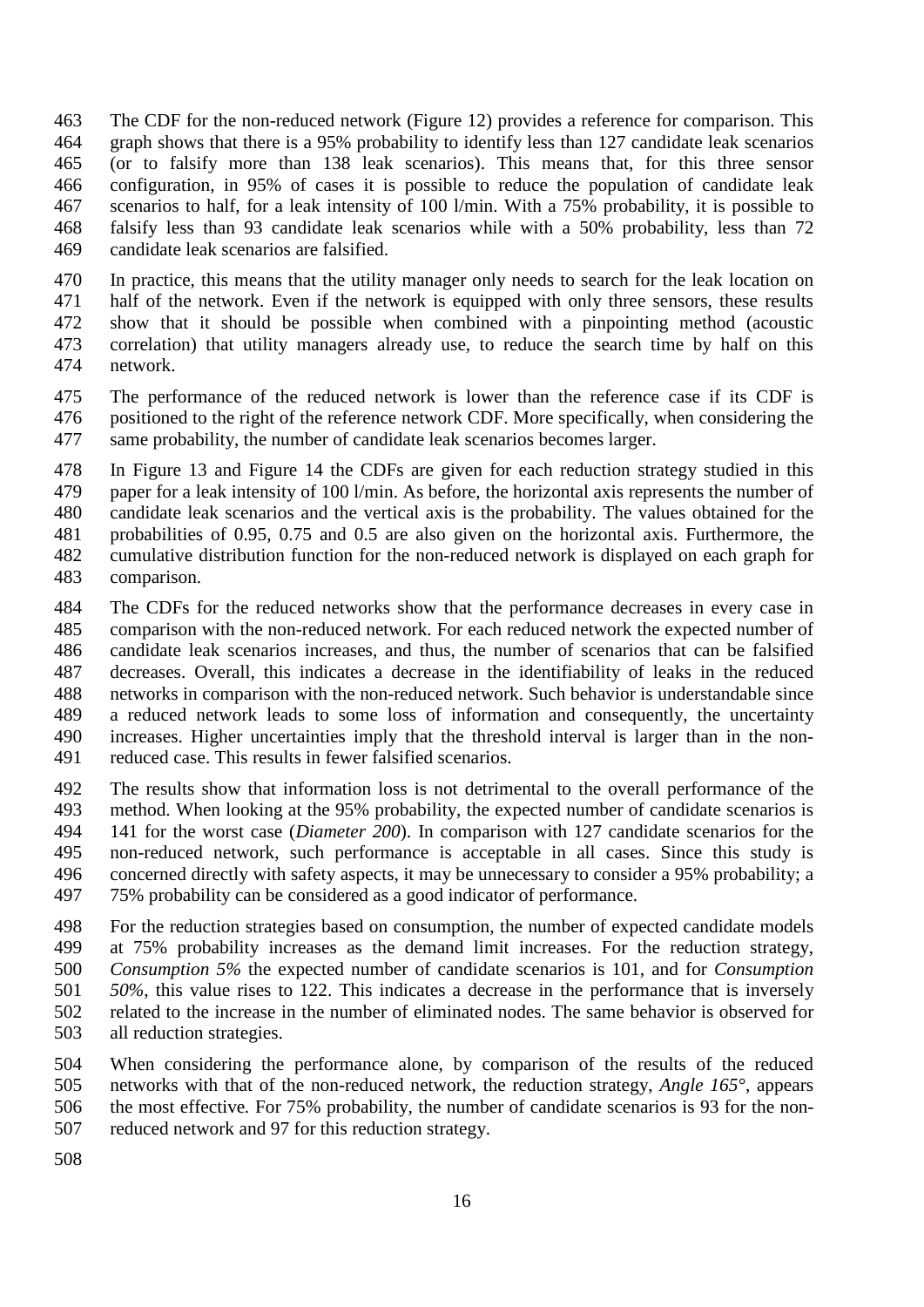



<span id="page-16-0"></span>511 Figure 13 CDFs for the expected number of candidate leak scenarios in the case of a leak severity of 100 l/min<br>512 for: Consumption 5% (a), Consumption 10% (b), Consumption 25% (c), Consumption 50% (d), Diameter 150 512 for: Consumption 5% (a), Consumption 10% (b), Consumption 25% (c), Consumption 50% (d), Diameter 150 (e) and Diameter 200 (f)  $(e)$  and Diameter 200 (f)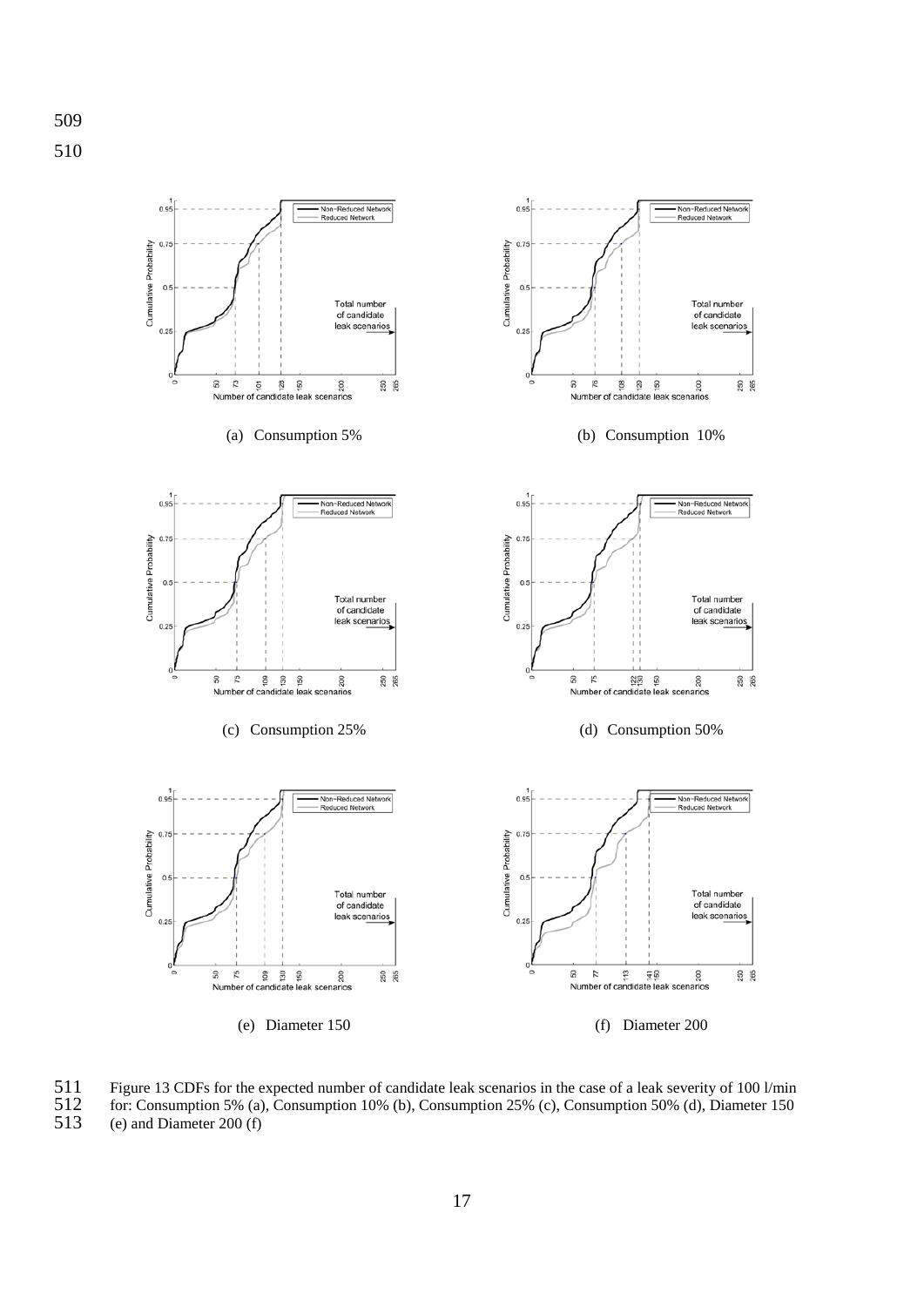

<span id="page-17-0"></span>514 Figure 14 CDFs for the expected number of candidate leak scenarios in the case of a leak severity of 100 l/min for: Extension, (g), Angle 135 (h), Angle 155 (i), Angle 165 (j), Extension & Angle 150 (k) and Angle 150 515 for: Extension, (g), Angle 135 (h), Angle 155 (i), Angle 165 (j), Extension & Angle 150 (k) and Angle 150° & Extension (l) Extension (l)

- 
- 517
- 518
- 519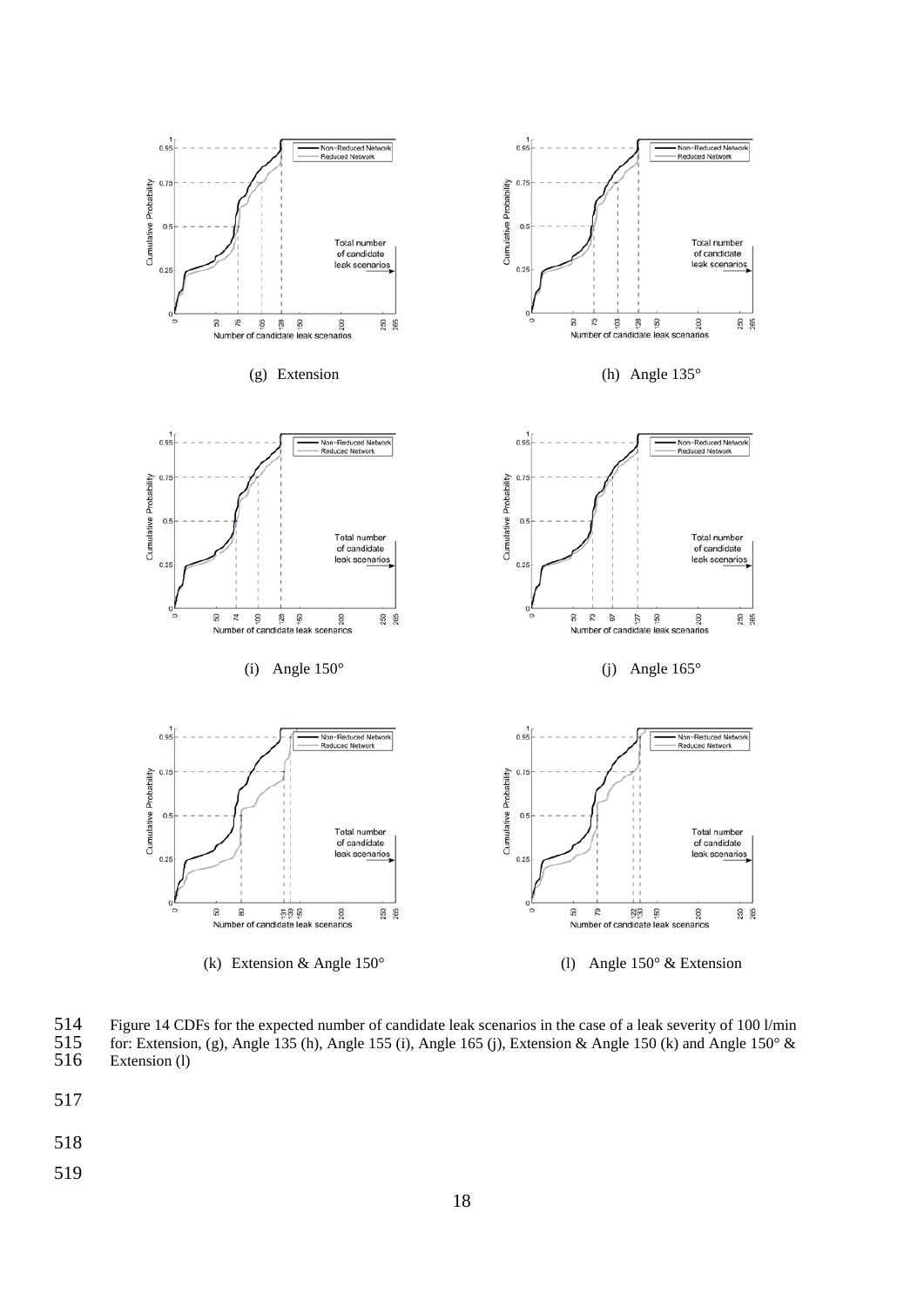In order to choose a reduction strategy that performs well when using error-domain model falsification for leak detection, the sensitivity of the performance must be analyzed for different leak intensities, especially for smaller leaks. To reach this goal, the CDFs described previously have been computed for leak intensities: 25 l/min, 50 l/min, 75 l/min, 100 l/min, 150 l/min and 200 l/min. [Figure 15](#page-19-0) provides the evolution of the expected number of candidate leak scenarios for 0.5 (graph (a)), 0.75 (graph (b)), and 0.95 (graph (c)), probability, respectively, when varying the leak intensity according to this range. In these three graphs the horizontal axes are the leak intensity in l/min, and the vertical axis provides the number of expected candidate leak scenarios.

 These graphs show that for large leak intensity, the curves are parallel. Decreasing the leak intensity from 200 l/min to 100 l/min has the same influence on the performance of each network. However, at 75 l/min a difference is visible. For lower leak intensities, the curves of three reduced networks (*Diameter 200*, *Angle 150 & Extension* and *Extension & Angle 150*) increase at a greater rate than those of the other reduction networks, indicating that the decrease in performance is faster for these three reduction strategies than for the others when the leak severity decreases.

- Such decrease in performance with these three networks is due to high reductions in node
- numbers. Also, the demand is modelled at each node using the assumptions described below.
- For this study case, the nodal demand is modelled, for each node, using an exponential
- distribution with the mean equal to the average nodal consumption.

 The non-reduced network and all reduced networks have the same global consumption. For one network, the mean of nodal demand is equal to the average nodal demand (global demand divided by the number of nodes). Due to this, the more nodes eliminated, the larger the value of the mean nodal demand. This implies that the critical point – when the leak intensity is along the same order of magnitude as the mean nodal demand – is reached faster for the reduced networks with fewer nodes. When this occurs, the diagnostic process is unable to differentiate a leak from a variation of the demand.

- The graphs show that the reduction networks that are least sensitive to the leak intensity variation are the following: *Extension*, *Angle (135 - 165)*, *Consumption 5%* and *10%*.
-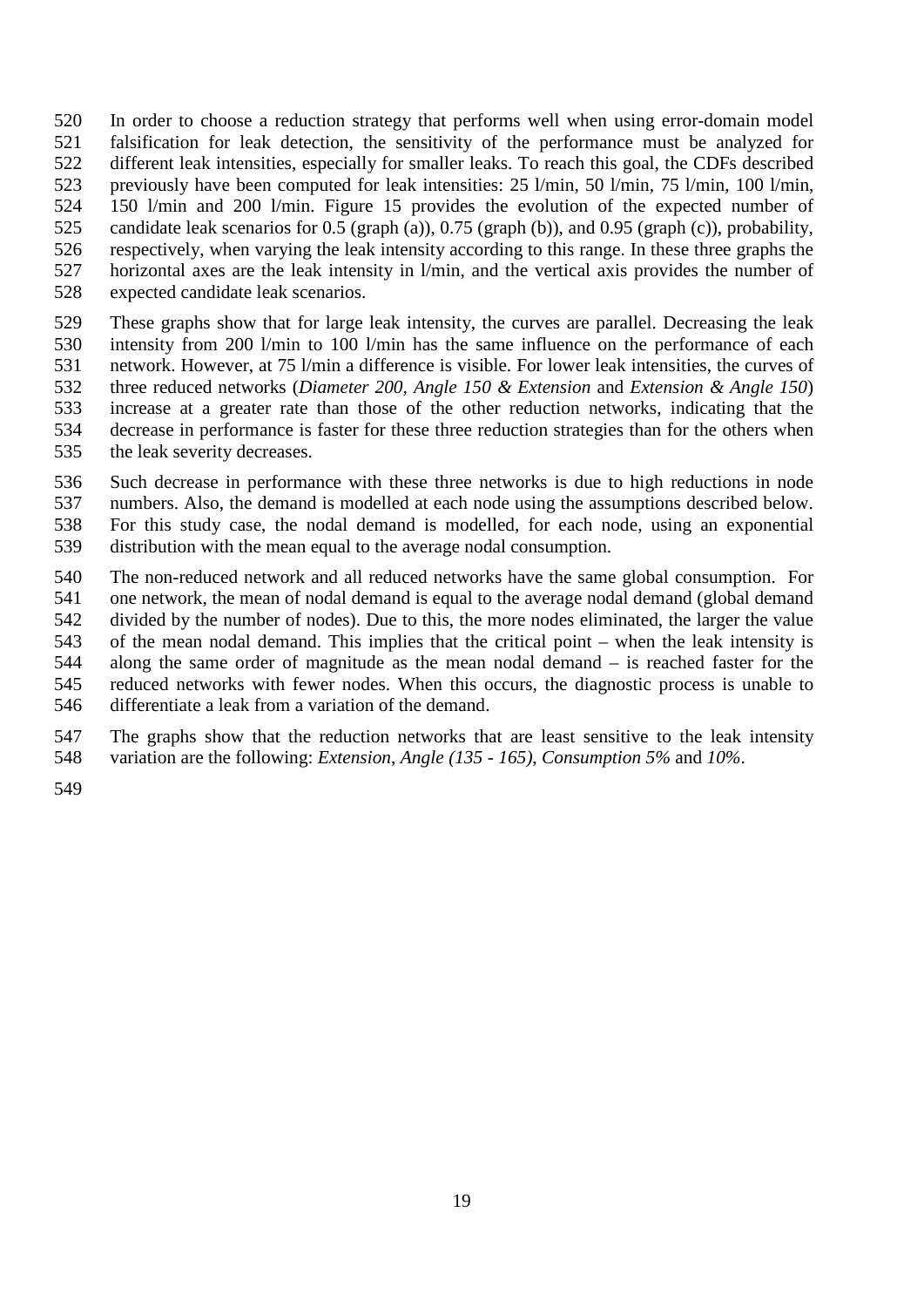

<span id="page-19-0"></span> Figure 15 Evolution of the expected number of candidate leak scenarios for: (a) 0.5 probability, (b) 0.75 probability and  $(c)$  0.95 probability

#### *Pareto Analysis*

 To select the reduction strategies that are most suited for leak detection using model falsification, a compromise must be found between the two criteria: (1) reduction of computational time; and, (2) diagnostic performance. Pareto analysis is used to focus the compromise on non-dominated cases. The first step is to find reduction strategies on the Pareto front. Each compromise on this front is dominated by no other compromise. The second step is to select the cases that are the most interesting for this application.

 Considering the performance, the criteria chosen are the following: (1) the expected number of candidate leak scenarios with a probability of 75%; (2) the leak intensity. Instead of computing the Pareto front for the performance at all leak intensities at once, the performances at each intensity are compared separately. Then, all Pareto analyses are considered, and the front which yields the highest number of dominated strategies [\(Figure 16\)](#page-20-0) is employed to determine the best reduction strategies.

- The case with the lowest number of elements on the Pareto front is the leak intensity of 75l/min [\(Figure 16\)](#page-20-0). The horizontal axis gives the relative computational time and the vertical axis the expected number of candidate leak scenarios. The dashed line is the Pareto front. The strategies located on the front are: *Initial Network*, *Angle 165°*, *Extension*, *Angle 150° & Extension* and *Extension & Angle 150°*. All other reduction strategies are dominated in this case. Pareto analyses thus reduce the choice from twelve strategies to four (excluding the *Initial Network*).
- In addition, the *Angle 150° & Extension* and *Extension & Angle 150°* reduction strategies can be eliminated due to the sensitivity to leak severity as displayed in [Figure 15.](#page-19-0) Although *Angle 165* has good performance, the computational time is too high (76.2% in comparison to the initial network), and thus, this strategy can also be eliminated. Consequently, the result of this study reveals that the *Extension* reduction strategy as well suited for leak detection using model falsification.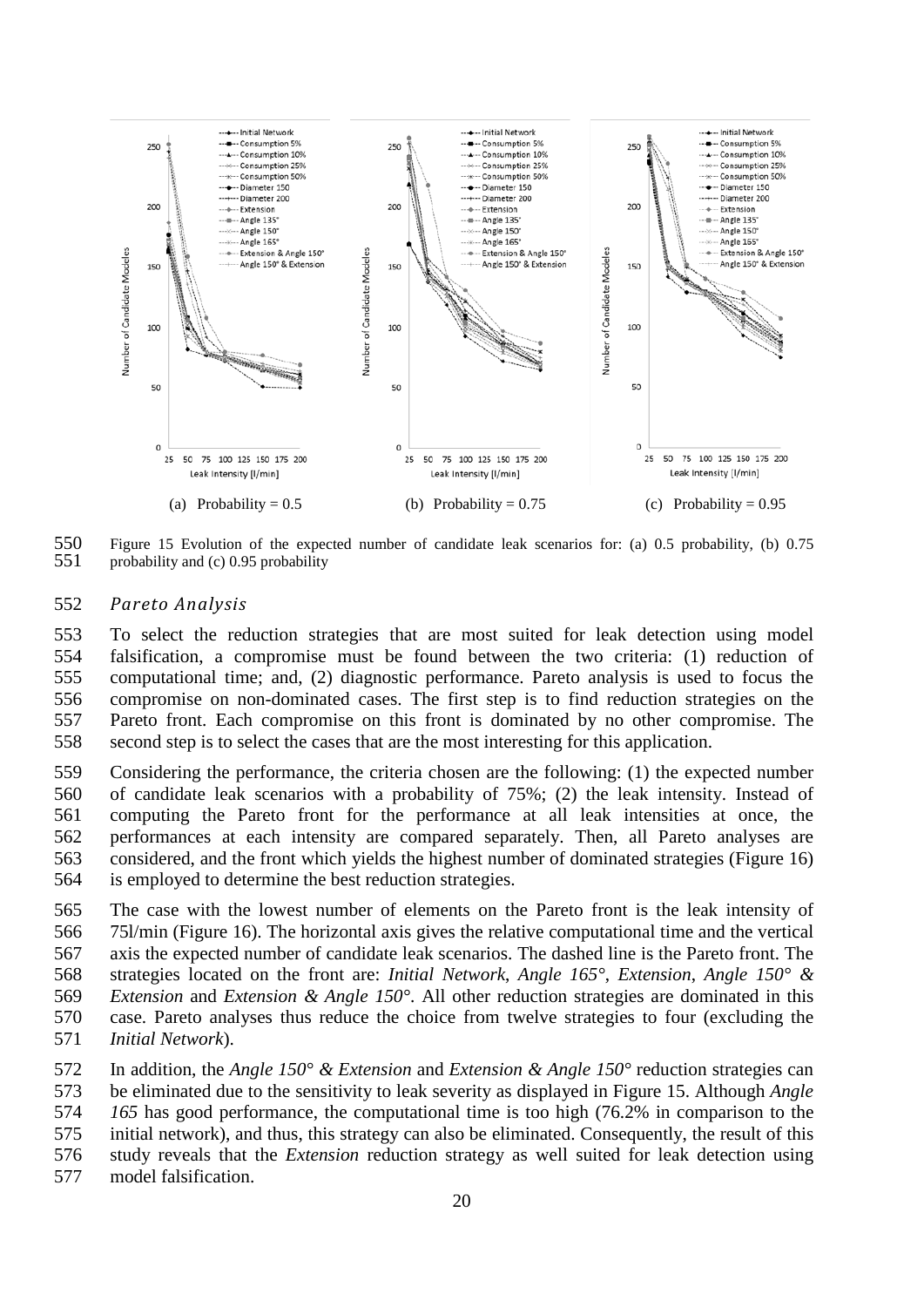

<span id="page-20-0"></span>580 Figure 16 Pareto front for comparison of computational time with expected identifiability (75% probability and 581 75 l/min leak intensity) 75 l/min leak intensity)

## **5. Discussion**

 The methodology described in this paper was illustrated using one network with one sensor configuration. Increasing the number of sensors will increase the performance of the diagnosis. This will result in cumulative distribution functions that are situated more to the left of the curves presented in this paper. The conclusions of this paper are therefore not expected to be influenced by the use of more sensors. Such a generalization probably cannot be made for a significantly different network. This paper provides a methodology for determining the best reduction strategy for other networks. It is a tool to help a manager of a water supply network to adapt this leak methodology to his network.

 Using other diagnostic methodologies may not lead to the same conclusions. This study was carried out assuming the use of model falsification for structural identification. Further work could involve studies of reduction strategies in combination with other diagnostic methodologies.

 Future work will consist of testing the leak detection methodology that combines network reduction and error-domain model falsification with measurements in order to illustrate the strengths and weakness of the methodology through a detailed study of full-scale application. The performance of the error-domain model falsification framework can be improved by increasing the quantity of information that is available. Increasing information can be in the form of additional sensors or a decrease in the unknowns of the system.

## **6. Conclusions**

The analysis of the results leads to the following conclusions.

 Reduction strategies used in this paper are useful for reproducing flows with simplified networks.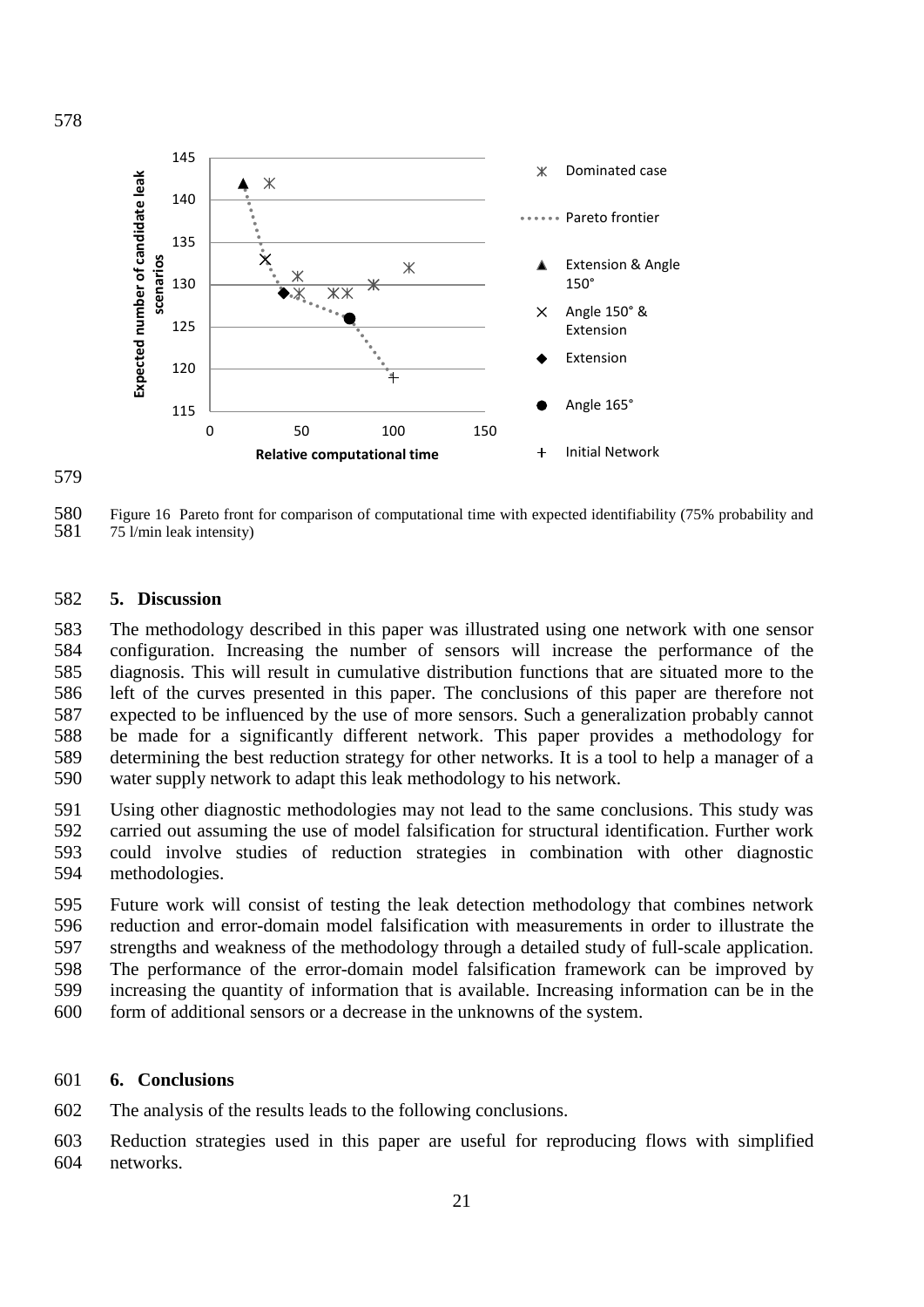- Since it is possible to reduce computational time to up to 20% of the time for the non-reduced network, gains can be significant.
- The strategies that reduce computational time the most are also those which are most sensitive
- to leak severity. Strong network reduction may lead to decreased performance for small leaks
- faster than networks with lighter reduction.
- The reduction procedures that are most suited for leak detection using model falsification are
- *Consumption 10%, Extension* and *Angle 135°*. A Pareto analysis shows that a good
- compromise between the reduction of computational time and diagnostic performance is
- given by the *Extension* reduction strategy.

## **7. Acknowledgments**

- This research is part of the Water resources Innovation Program of EPFL Middle East and is
- funded by EPFL Middle East. The authors acknowledge the support from Eau Service, the
- water provider of the city of Lausanne.

## **8. References**

- <span id="page-21-8"></span> Abdi, H. 2007. Encyclopedia of measurement and statistics. chapter The Bonferonni and Sidák corrections for multiple comparisons.
- <span id="page-21-5"></span> Andersen, J. H. & Powell, R. S. 2000. Implicit state-estimation technique for water network monitoring. *Urban Water,* 2**,** 123-130.
- <span id="page-21-0"></span> Babbitt, H., Amsbary, F. & Gwinn, D. 1920. THE DETECTION OF LEAKS IN UNDERGROUND PIPES [with DISCUSSION]. *Journal (American Water Works Association),* 7**,** 589-595.
- <span id="page-21-7"></span>Balabanian, N. & Bickart, T. A. 1969. *Electrical network theory*, John Wiley & Sons Inc.
- <span id="page-21-6"></span> Barandouzi, M. A., Mahinthakumar, G., Brill, E. D. & Ranjithan, R. 2012. Probabilistic Mapping of Water Leakage Characterizations Using a Bayesian Approach. *Proceedings of World Environmental and Water Resources Congress 2012*, Albuquerque, New Mexico, USA. 3248-3256. ASCE (American Society of Civil Engineers).
- <span id="page-21-4"></span> Colombo, A. F., Lee, P. & Karney, B. W. 2009. A selective literature review of transient-based leak detection methods. *Journal of Hydro-environment Research,* 2**,** 212-227.
- <span id="page-21-3"></span> Demirci, S., Yigit, E., Eskidemir, I. H. & Ozdemir, C. 2012. Ground penetrating radar imaging of water leaks from buried pipes based on back-projection method. *NDT & E International,* 47**,** 35-42.
- <span id="page-21-1"></span> Gao, Y., Brennan, M. J. & Joseph, P. F. 2006. A comparison of time delay estimators for the detection of leak noise signals in plastic water distribution pipes. *Journal of Sound and Vibration,* 292**,** 552-570.
- <span id="page-21-2"></span> Gao, Y., Brennan, M. J. & Joseph, P. F. 2009. On the effects of reflections on time delay estimation for leak detection in buried plastic water pipes. *Journal of Sound and Vibration,* 325**,** 649-663.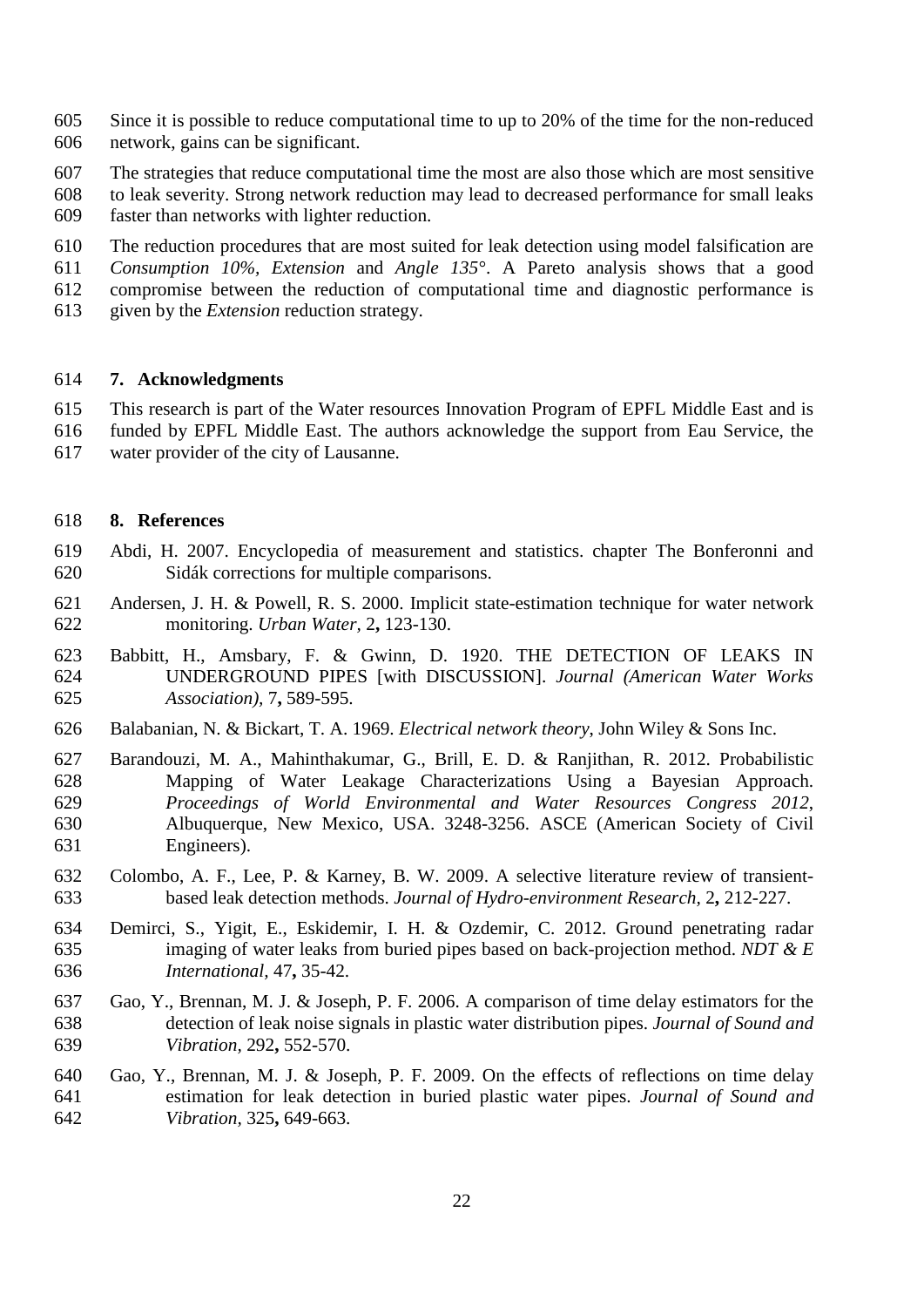- <span id="page-22-13"></span> Goulet, J.-A., Coutu, S. & Smith, I. F. C. 2013. Model falsification diagnosis and sensor placement for leak detection in pressurized pipe networks. *Advanced Engineering Informatics,* 27**,** 261-269.
- <span id="page-22-12"></span> Goulet, J.-A. & Smith, I. F. C. 2013a. Predicting the Usefulness of Monitoring for Identifying the Behavior of Structures. *Journal of Structural Engineering,* 139**,** 1716-1727.
- <span id="page-22-7"></span> Goulet, J.-A. & Smith, I. F. C. 2013b. Structural identification with systematic errors and unknown uncertainty dependencies. *Computers & structures,* 128**,** 251-258.
- <span id="page-22-1"></span> Grunwell, D. & Ratcliffe, B. 1981. Location of underground leaks using the leak noise correlator. *WRC Technical Report.* chapter
- <span id="page-22-9"></span>Hämmerlin, G. & Hoffmann, K. H. 1991. *Numerical Mathematics*, Springer-Verlag.
- <span id="page-22-0"></span> Hope, W. 1892. THE WASTE OF WATER IN PUBLIC SUPPLIES, AND ITS PREVENTION. (INCLUDING APPENDIX). *Minutes of the Proceedings* [Online], 655 110. Available:
- [http://www.icevirtuallibrary.com/content/article/10.1680/imotp.1892.20225.](http://www.icevirtuallibrary.com/content/article/10.1680/imotp.1892.20225)
- Hope, W. & Bircumshaw, J. 1996. The waste of water in public supplies, and its prevention. *Proceedings of Institution of Civil Engineers. Municipal Engineer*, London, UK. 68- 75.
- <span id="page-22-3"></span> Lambert, A. & Hirner, W. 2000. Losses from water supply systems: standard terminology and recommended performance measures. *the blue pages the IWA information source on drinking water issues*.
- <span id="page-22-11"></span> Mala-Jetmarova, H., Barton, A. & Bagirov, A. 2014. Exploration of the Trade-Offs between Water Quality and Pumping Costs in Optimal Operation of Regional Multiquality Water Distribution Systems. *Journal of Water Resources Planning and Management*.
- <span id="page-22-8"></span> Martinez Alzamora, F., Ulanicki, B. & Salomons, E. 2014. Fast and Practical Method for Model Reduction of Large-Scale Water-Distribution Networks. *Journal of Water Resources Planning and Management,* 140**,** 444-456.
- <span id="page-22-2"></span> Mergelas, B. & Henrich, G. 2005. Leak locating method for precommissioned transmission pipelines: North American case studies. *Leakage 2005***,** 12-14.
- <span id="page-22-4"></span> Morrison, J. 2004. Managing leakage by district metered areas: a practical approach. *Water 21***,** 44-46.
- <span id="page-22-14"></span> Moser, G. & Smith, I. F. C. 2013. Detecting leak regions through model falsification. *Proceedings of 20th International Workshop: Intelligent Computing in Engineering 2013*, Vienna, Austria. European Group for Intelligent Computing in Engineering (EG-ICE).
- <span id="page-22-5"></span> Mounce, S., Boxall, J. & Machell, J. 2009. Development and verification of an online artificial intelligence system for detection of bursts and other abnormal flows. *Journal of Water Resources Planning and Management,* 136**,** 309-318.
- <span id="page-22-6"></span> Mounce, S. R., Mounce, R. B. & Boxall, J. B. 2011. Novelty detection for time series data analysis in water distribution systems using support vector machines. *Journal of hydroinformatics,* 13**,** 672-686.
- <span id="page-22-10"></span> Nouiri, I. 2014. Multi-Objective tool to optimize the Water Resources Management using Genetic Algorithm and the Pareto Optimality Concept. *Water Resources Management***,** 1-17.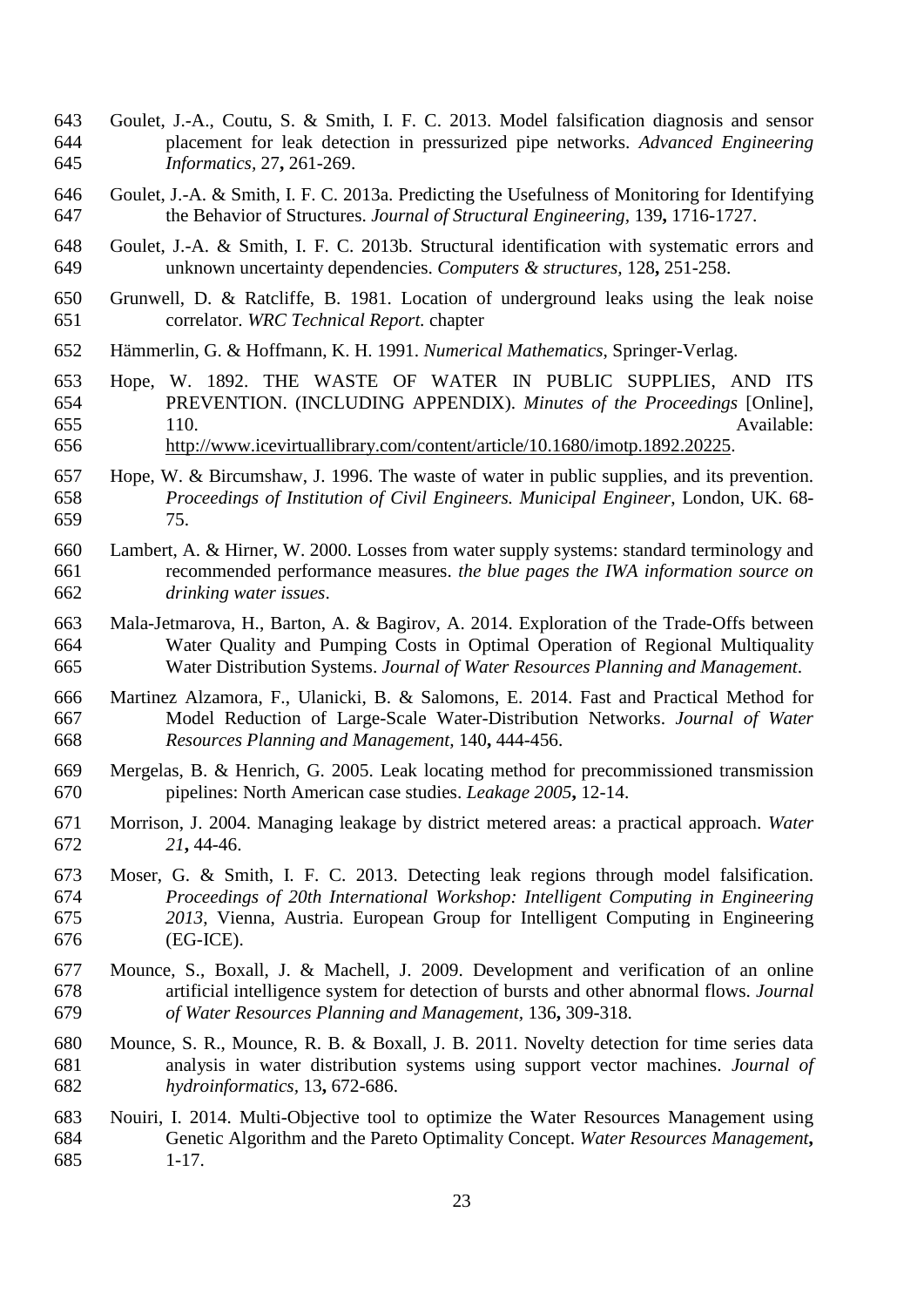- <span id="page-23-12"></span>Pareto, V. 1896. *Cours d'économie politique,* Vols I & II, Rouge, Lausanne, Switzerland.
- <span id="page-23-9"></span> Perelman, L., Maslia, M. L., Ostfeld, A. & Sautner, J. B. 2008. Using aggregation/skeletonization network models for water quality simulations in epidemiologic studies. *Journal of the American Water Works Association,* 100**,** 122- 133.
- <span id="page-23-10"></span> Perelman, L. & Ostfeld, A. 2008. Water distribution system aggregation for water quality analysis. *Journal of Water Resources Planning and Management,* 134**,** 303-309.
- <span id="page-23-11"></span> Perelman, L. & Ostfeld, A. 2011. Water-Distribution Systems Simplifications through Clustering. *Journal of Water Resources Planning and Management,* 138**,** 218-229.
- <span id="page-23-2"></span> Poulakis, Z., Valougeorgis, D. & Papadimitriou, C. 2003. Leakage detection in water pipe networks using a Bayesian probabilistic framework. *Probabilistic Engineering Mechanics,* 18**,** 315-327.
- <span id="page-23-7"></span> Preis, A., Whittle, A., Ostfeld, A. & Perelman, L. 2009. On-line hydraulic state estimation in urban water networks using reduced models. *Proceedings of Tenth International Conference on Computing and Control in the Water Industry*, Sheffield, UK.
- <span id="page-23-8"></span> Preis, A., Whittle, A. J., Ostfeld, A. & Perelman, L. 2011. Efficient Hydraulic State Estimation Technique Using Reduced Models of Urban Water Networks. *Journal of Water Resources Planning and Management,* 137**,** 343-351.
- <span id="page-23-1"></span> Pudar, R. S. & Liggett, J. A. 1992. Leaks in Pipe Networks. *Journal of Hydraulic Engineering,* 118**,** 1031-1046.
- <span id="page-23-3"></span> Puust, R., Kapelan, Z., Koppel, T. & Savic, D. 2006. Probabilistic Leak Detection in Pipe Networks Using the SCEM-UA Algorithm. *Proceedings of Water Distribution Systems Analysis Symposium 2006*, Cincinnati, Ohio, USA. 1-12. ASCE (American Society of Civil Engineers).
- <span id="page-23-0"></span> Puust, R., Kapelan, Z., Savic, D. A. & Koppel, T. 2010. A review of methods for leakage management in pipe networks. *Urban Water Journal,* 7**,** 25-45.
- <span id="page-23-13"></span> Robert-Nicoud, Y., Raphael, B. & Smith, I. 2005. Configuration of measurement systems using Shannon's entropy function. *Computers & structures,* 83**,** 599-612.
- <span id="page-23-6"></span> Romano, M., Kapelan, Z. & Savić, D. 2014. Evolutionary Algorithm and Expectation Maximization Strategies for Improved Detection of Pipe Bursts and Other Events in Water Distribution Systems. *Journal of Water Resources Planning and Management,* 140**,** 572-584.
- <span id="page-23-4"></span> Romano, M., Kapelan, Z. & Savić, D. A. 2012. Automated detection of pipe bursts and other events in water distribution systems. *Journal of Water Resources Planning and Management,* 140**,** 457-467.
- <span id="page-23-5"></span> Romano, M., Kapelan, Z. & Savić, D. A. 2013. Geostatistical techniques for approximate location of pipe burst events in water distribution systems. *Journal of hydroinformatics,* 15**,** 634-651.
- <span id="page-23-14"></span> Rosen, A. 1924. A new network theorem. *Electrical Engineers, Journal of the Institution of,* 62**,** 916-918.
- <span id="page-23-15"></span> Rossman, L. A. 2000. *EPANET 2: users manual*, Cincinati, OH, US Environmental Protection Agency.